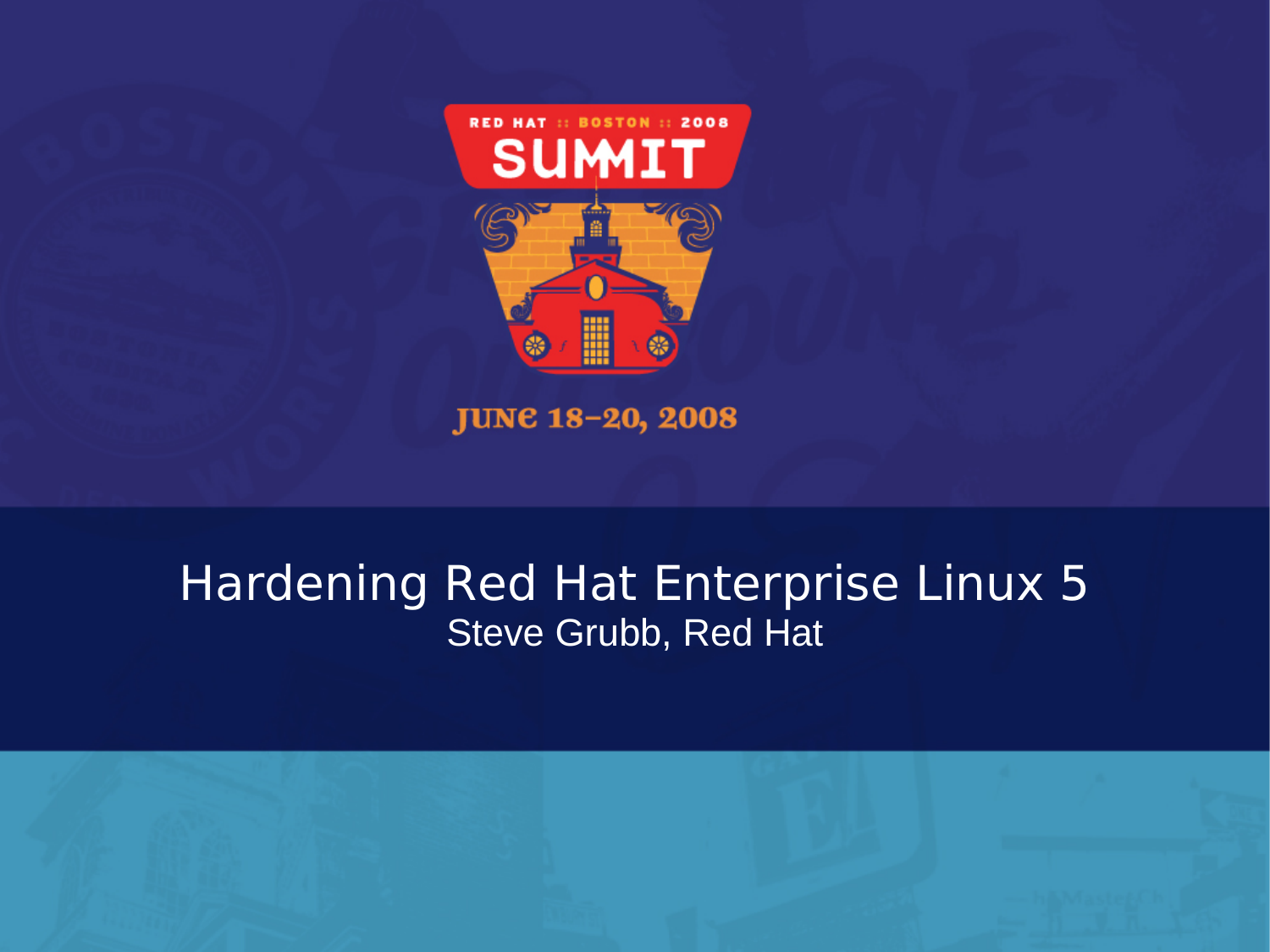# Hardening RHEL5

- Learn a little about some threats
- Go over some often missed configuration items
- Show how to make the system security better

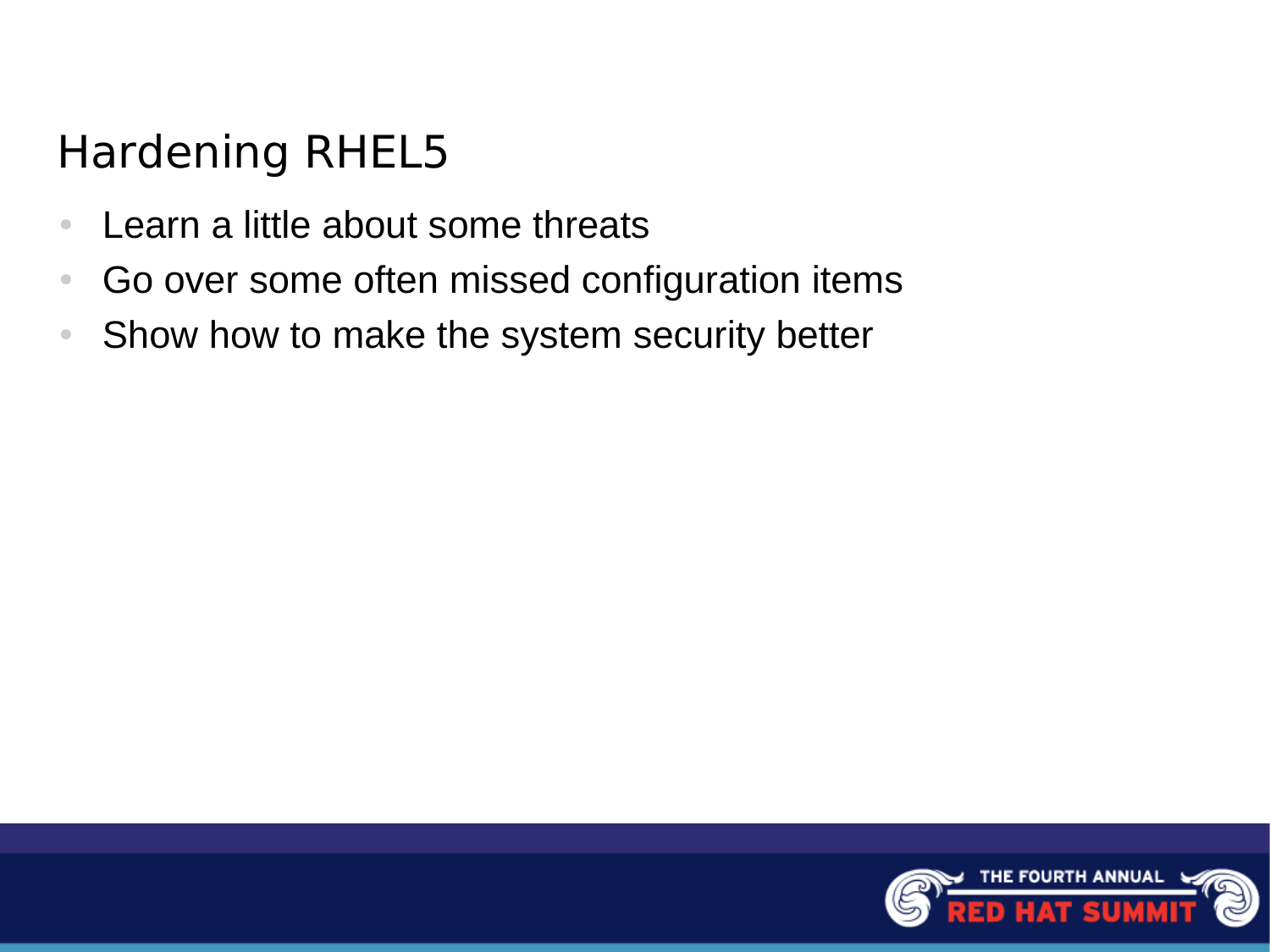#### **Intrusion Goals**



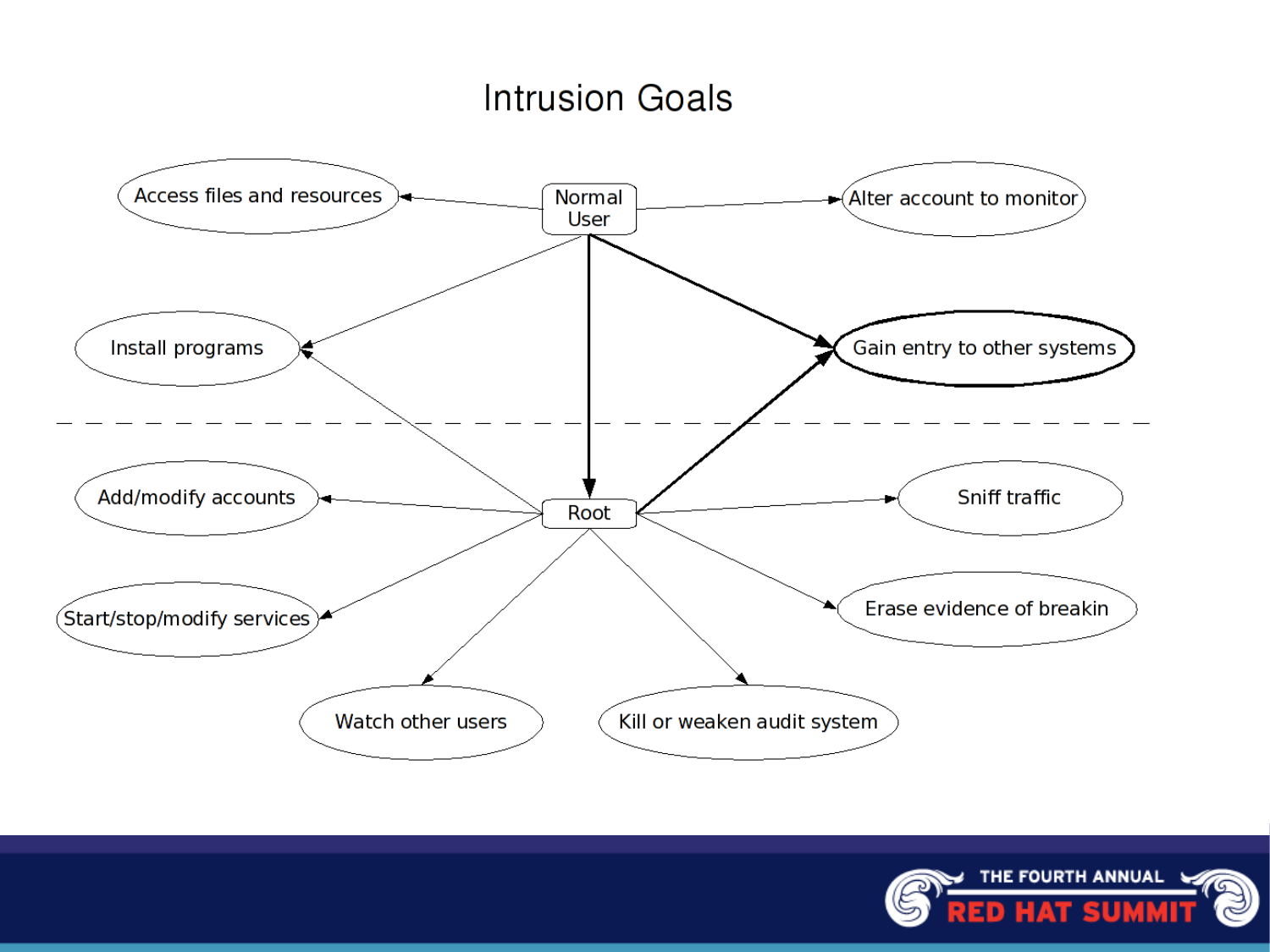#### **Network Intrusion Attack Tree**



Steve Grubb, Red Hat

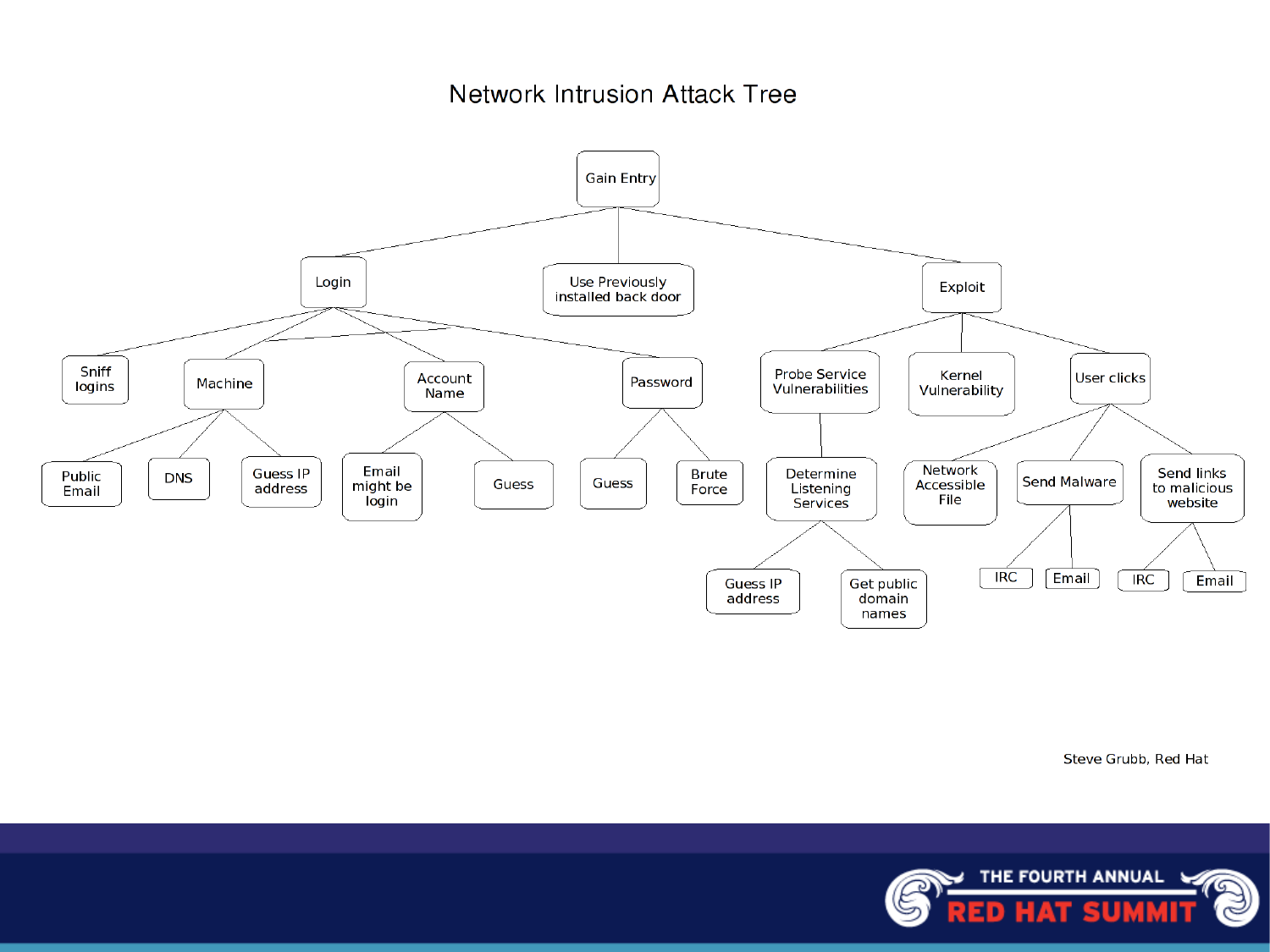#### **Privilege Escalation Attack Tree**



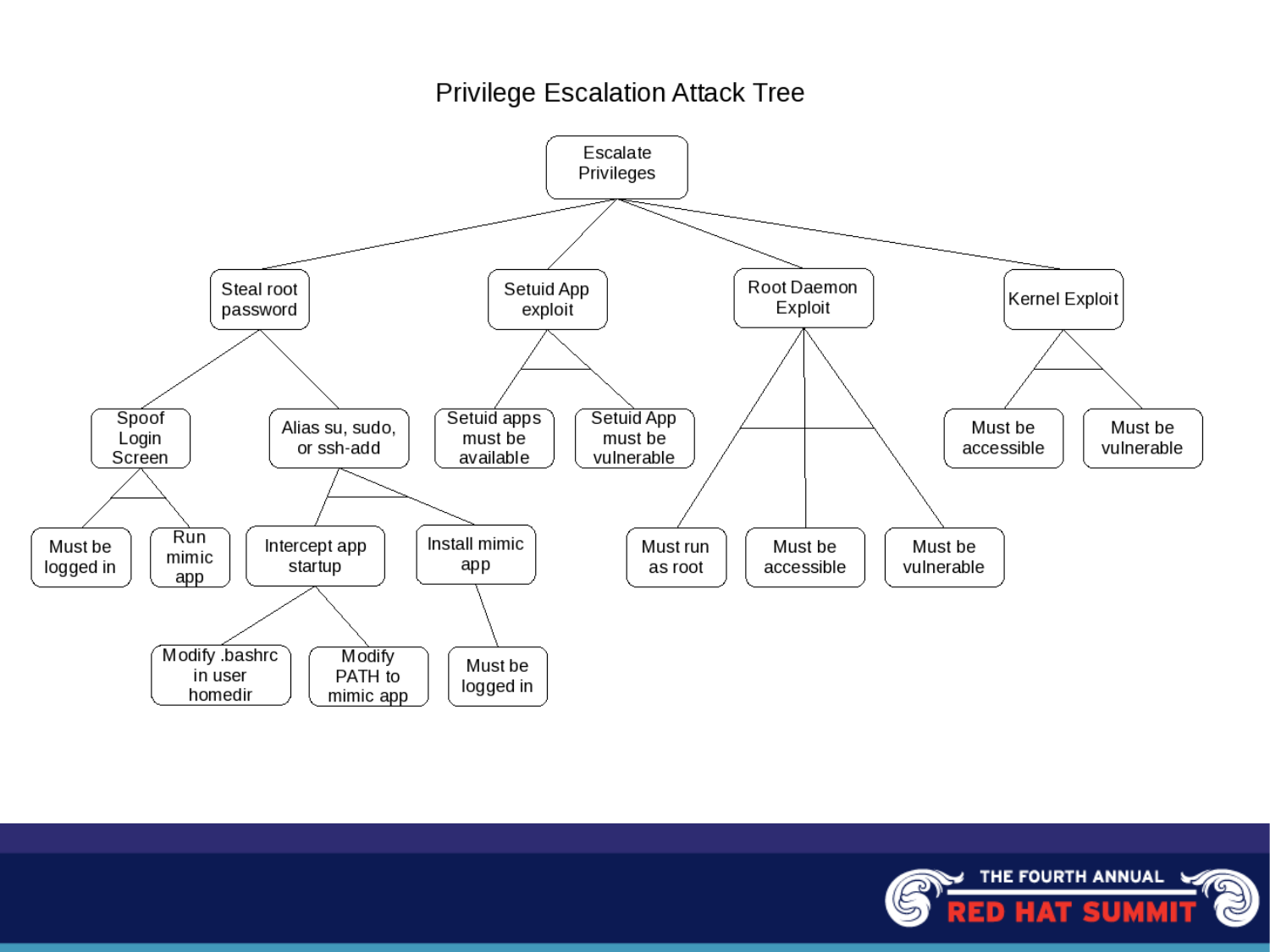# System Update

Keep your system updated!

• If we know there is a problem, you should seriously consider taking the update

Some vulnerabilities can be mitigated by configuration Some cannot

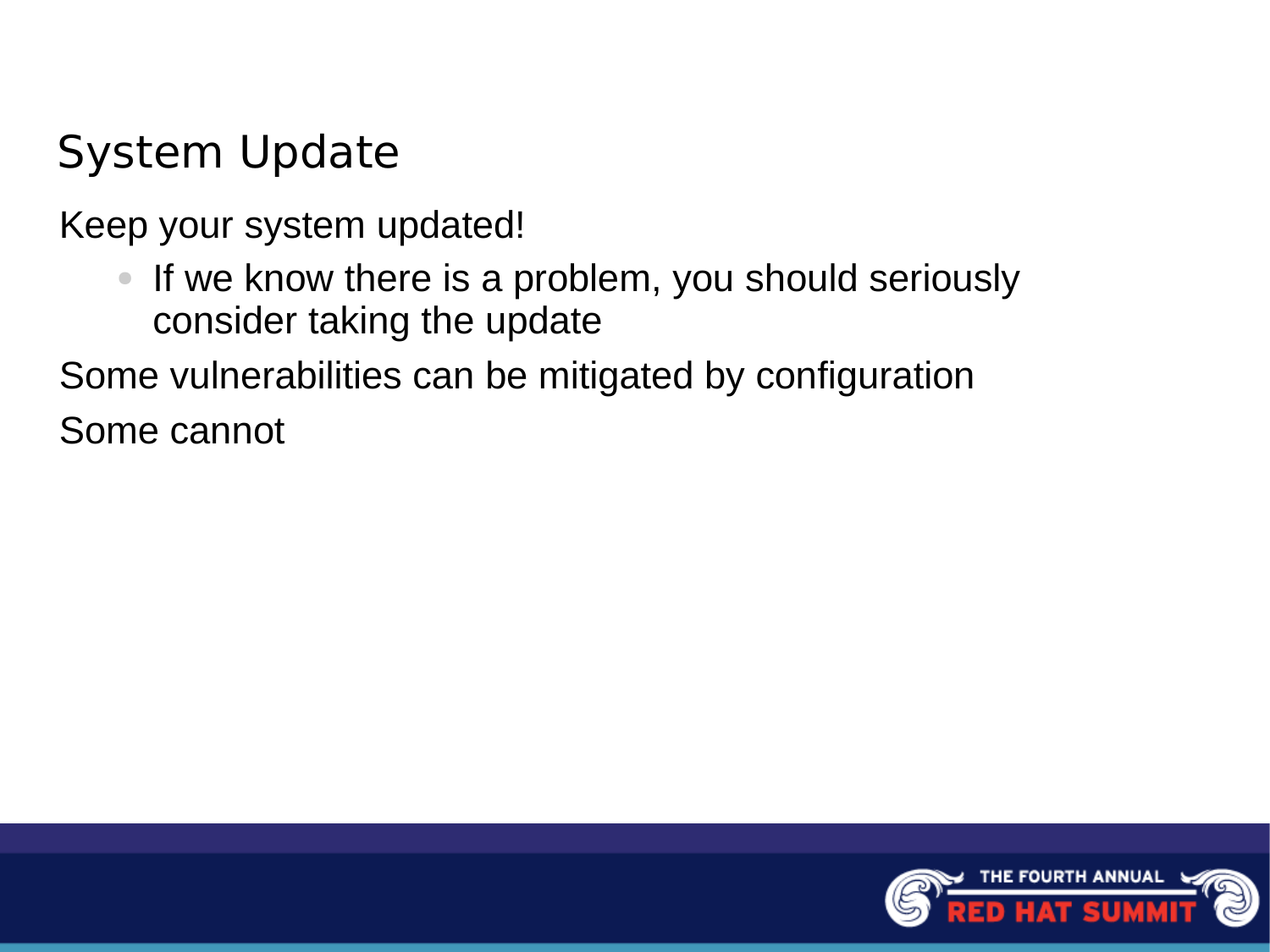# How Do We Find Vulnerabilities? March 2005 – March 2007



other peer FLOSS distributors (vendor-sec) relationship with upstream developers monitoring public mailing lists relationship with Mitre CVE project Red Hat discovered individual contacted us monitoring other distributions security research company (iDefense,) vulnerability co-ordination centers (CERT,)

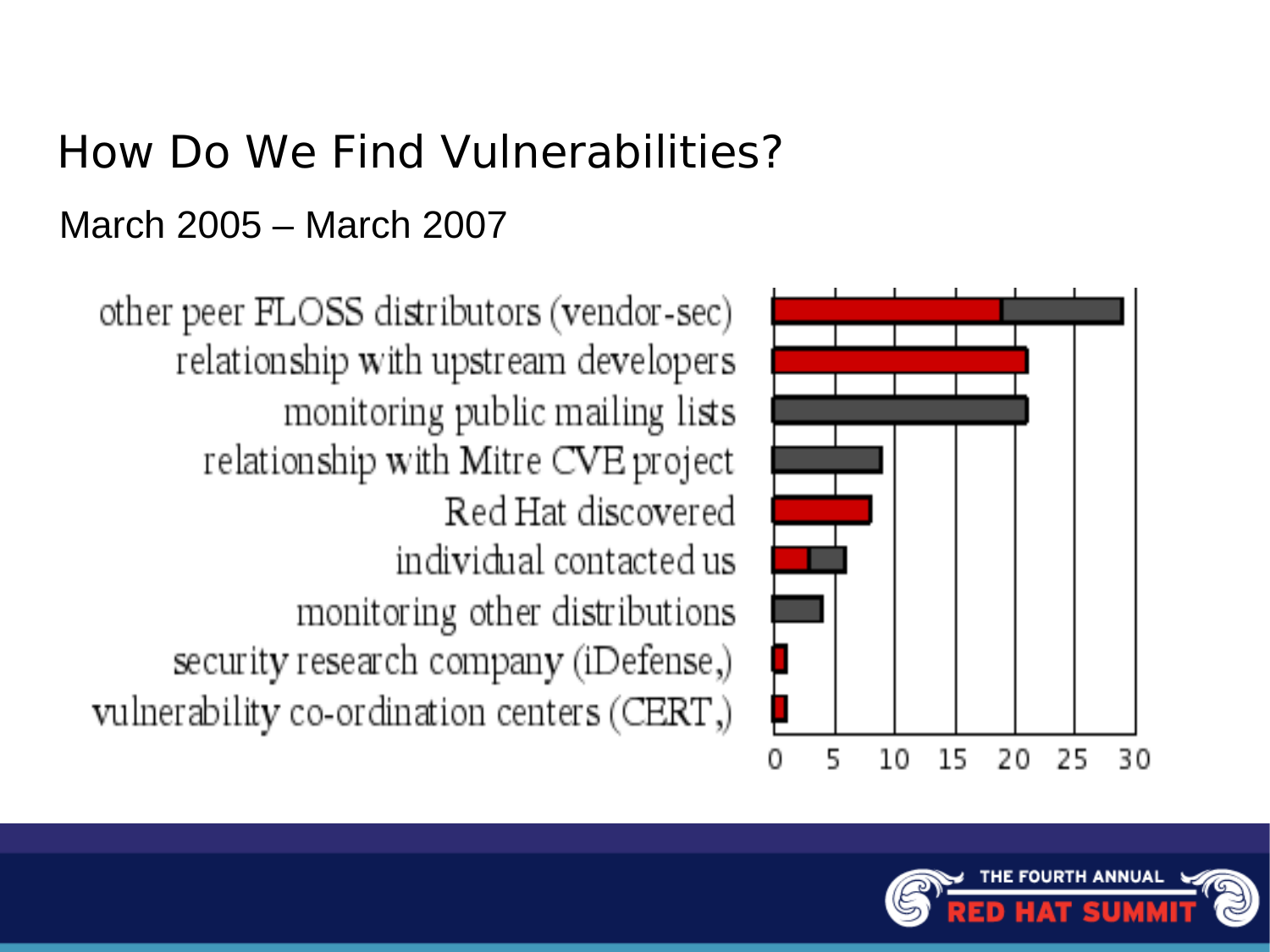### Setting a severity rating

Based on a technical assessment of the flaw, not the threat

- Unique to each Red Hat Enterprise Linux distribution
- Sets the priority through Engineering and QA
- Trend tracking (source, reported, public)



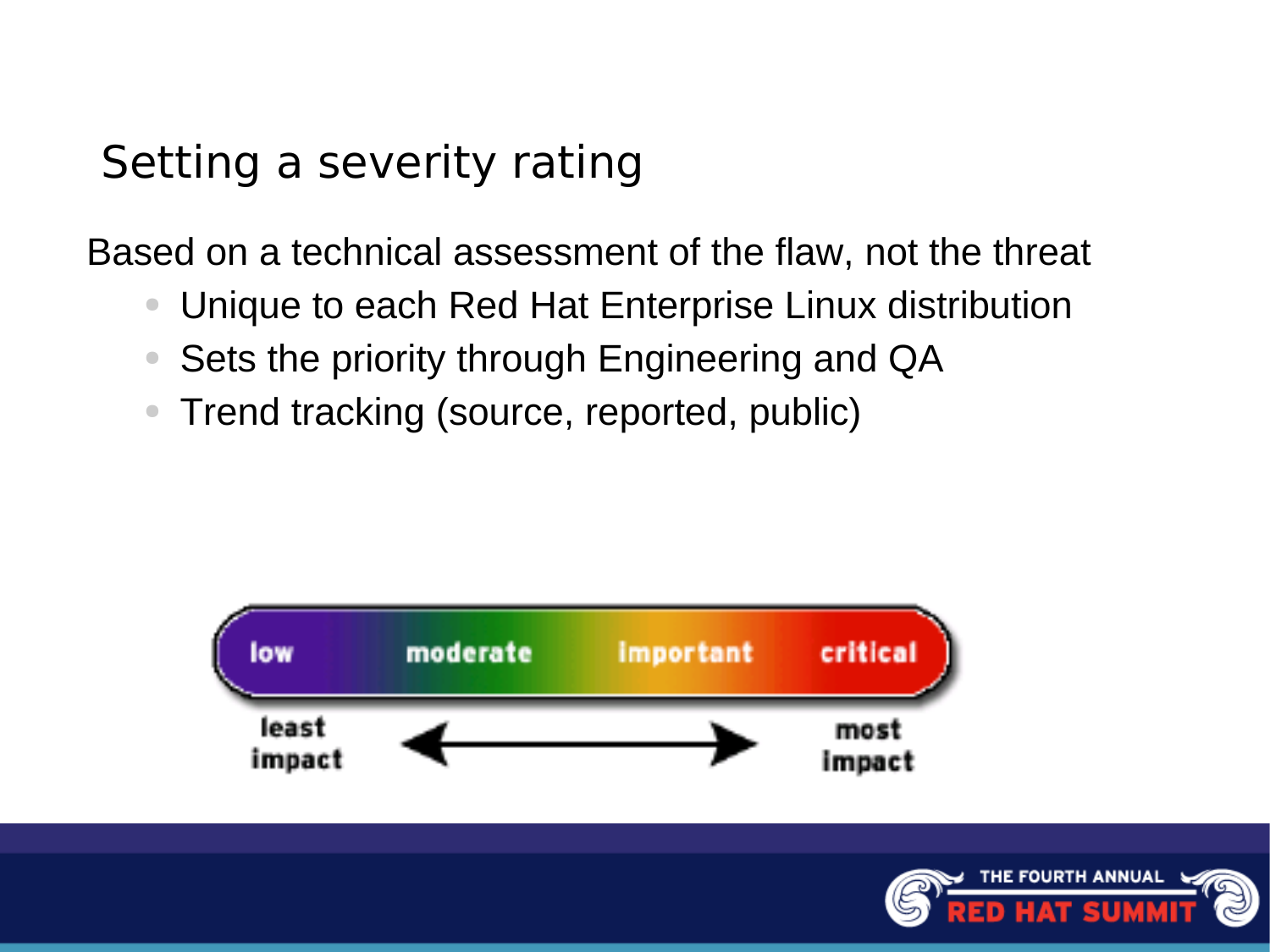

**Critical** 

"A vulnerability whose exploitation could allow the propagation of an Internet worm without user action."

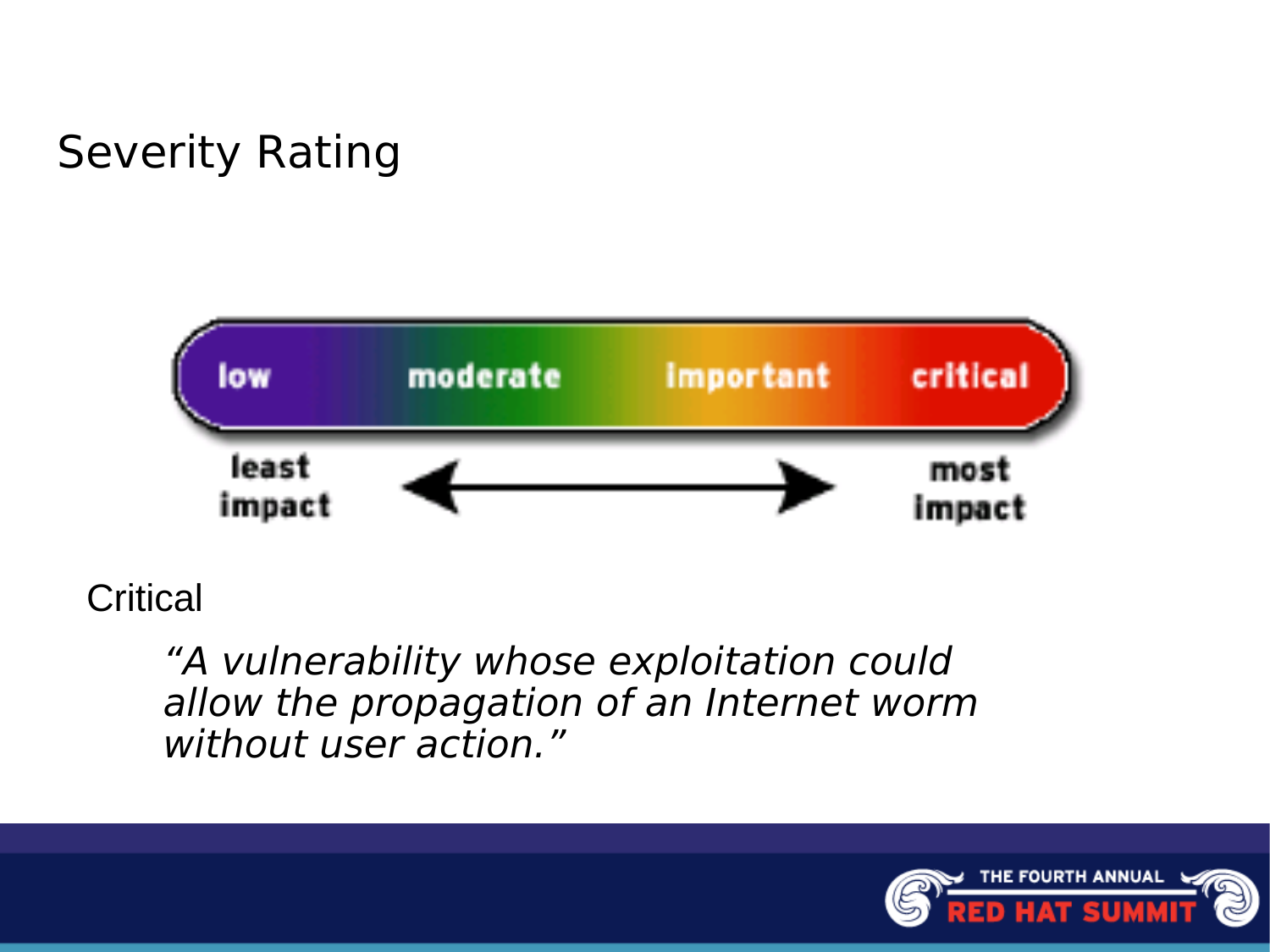

Important

"easily compromise the Confidentiality, Integrity or Availability of resources"

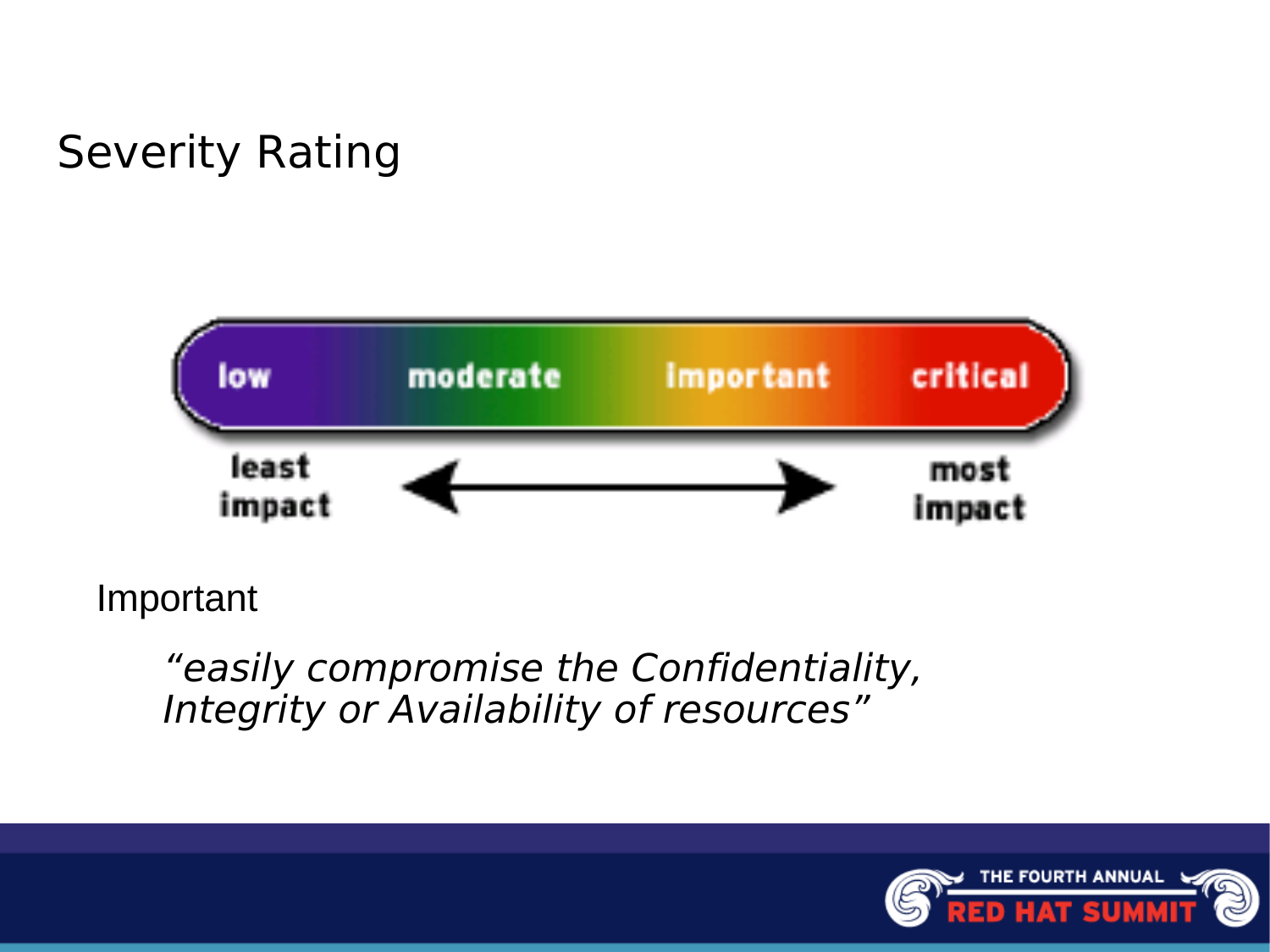

"harder or more unlikely to be exploitable"

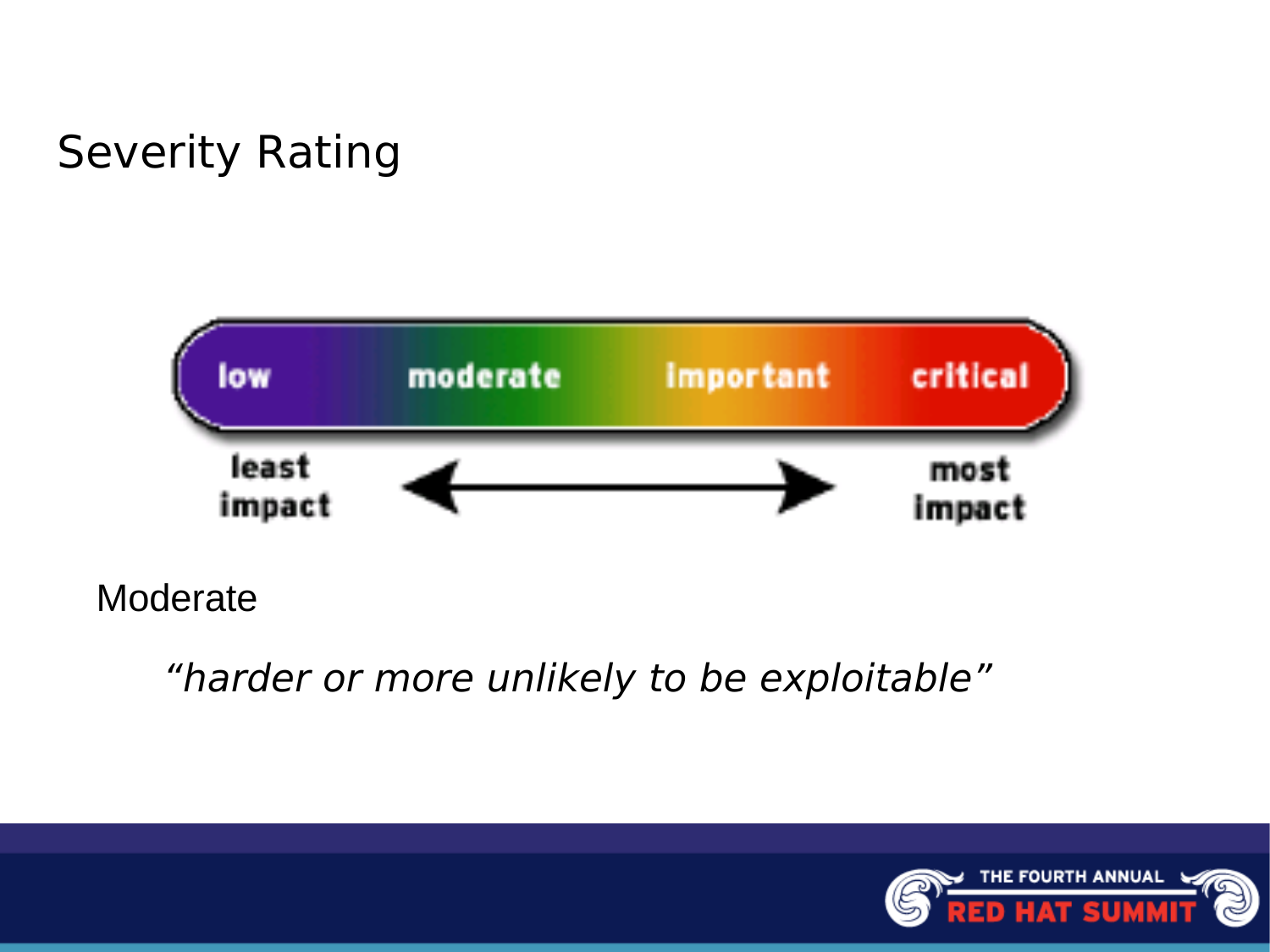

Low

"unlikely circumstances .. or where a successful exploit would lead to minimal consequences"

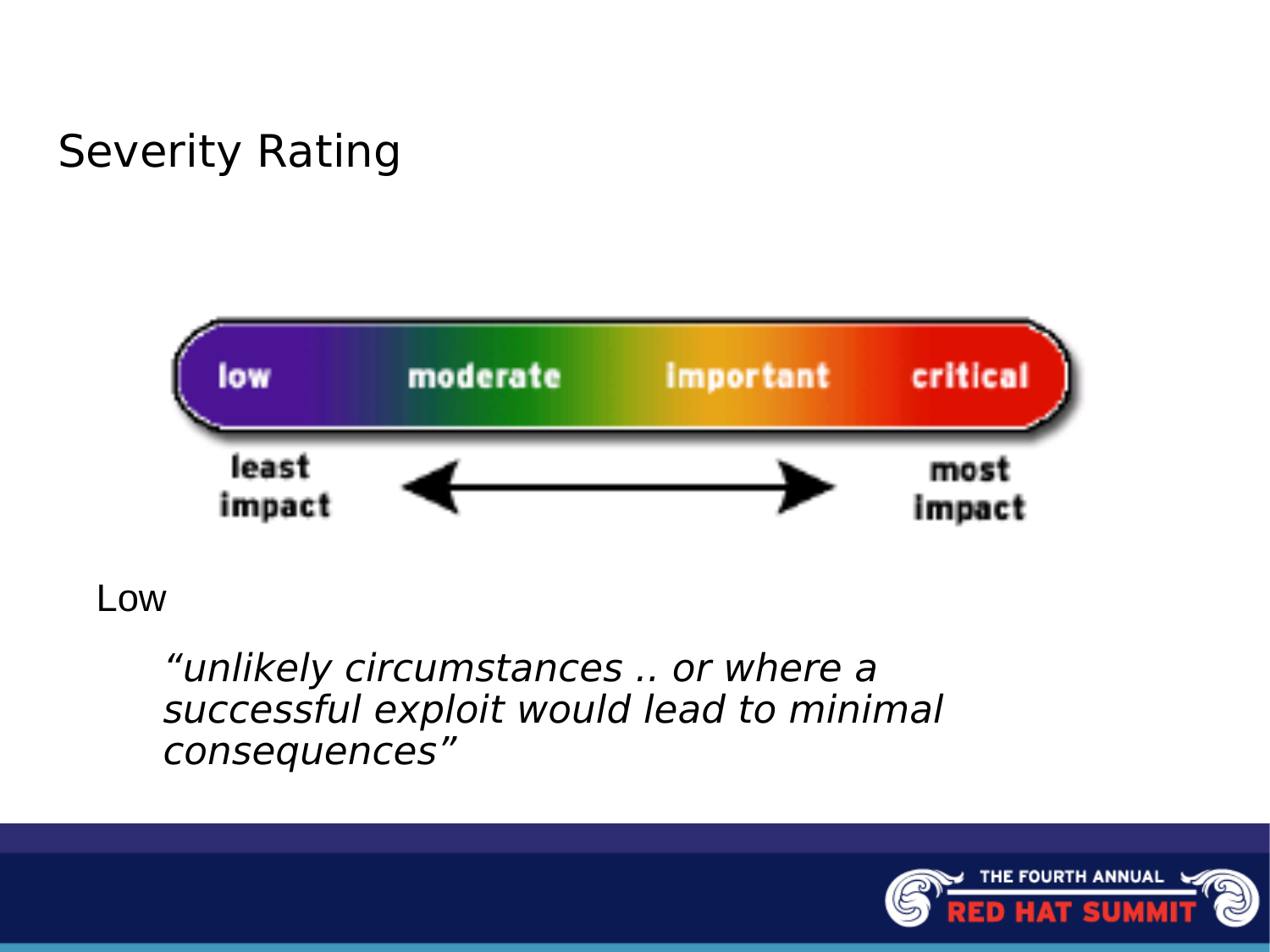### Release Policy

For critical vulnerabilities

- Will be pushed immediately as embargo is lifted, or when passed QE
- Will be pushed at any time or day

#### For important vulnerabilities

- May be held until reasonable time or day
- For moderate or low vulnerabilities
	- May be held until other issues come up in the same package, or the next Update release
- secalert @redhat.com Address used for internal and external customers to ask security vulnerability related questions
	- Reporting new vulnerabilities
	- Asking how we addressed various vulnerabilities

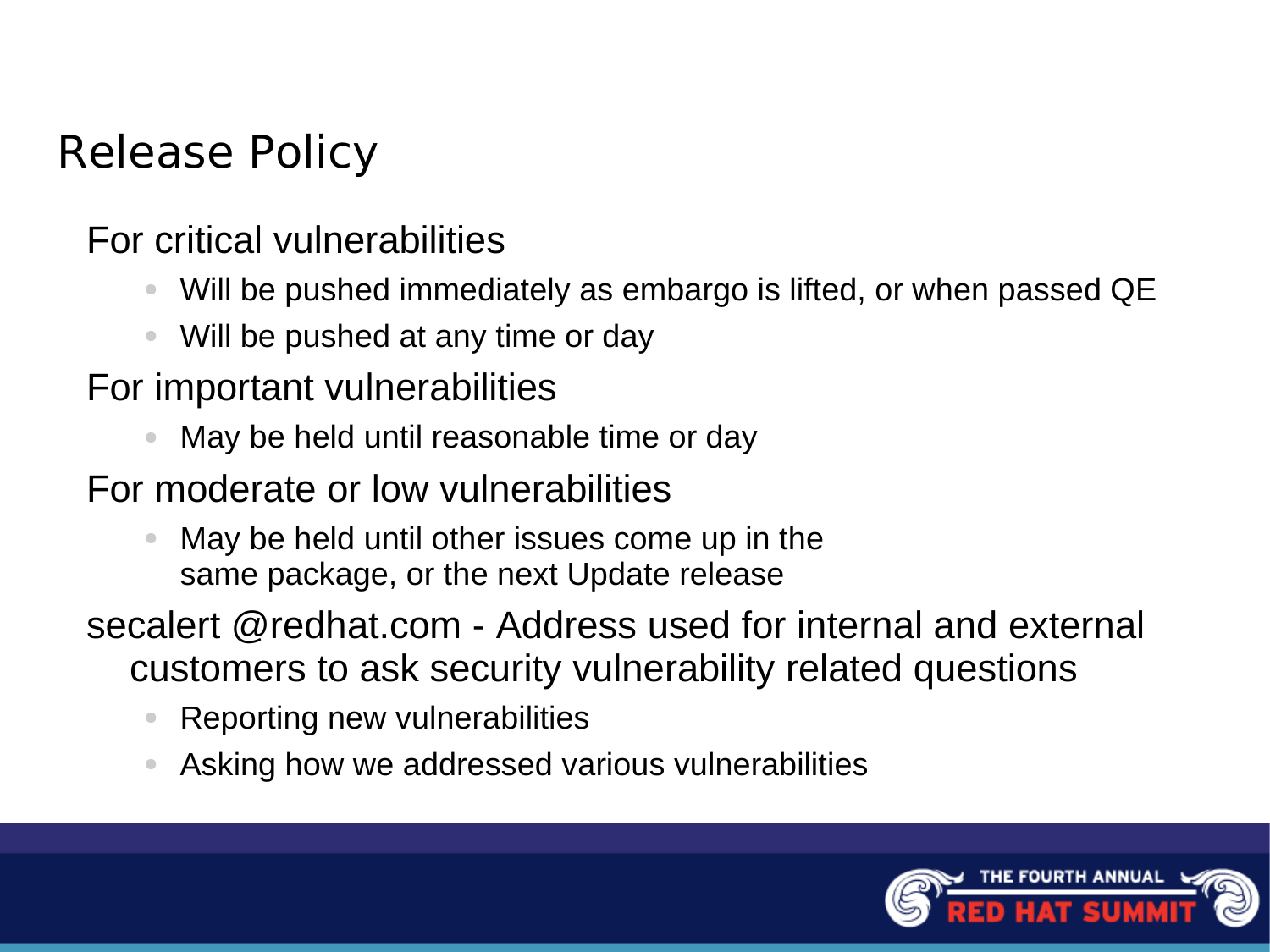## Partitioning

Keep directories that users can write to on their own partition

- Prevents hard linking to setuid programs
- Allows precise control over mount options

```
$ ls -li test
13697075 -rwsr-x--- 1 root root 8666 2008-02-15 14:20 test
```
\$ ln ./test test2

```
$ ls -li test2
13697075 -rwsr-x--- 2 root root 8666 2008-02-15 14:20 test2
```

```
$ make
gcc -g -W -Wall -Wundef test.c -o test
```

```
$ ls -li test
13697055 -rwsr-x--- 1 root root 8948 2008-02-17 15:53 test
```

```
$ ls -li test2
13697075 -rwsr-x--- 1 root root 8666 2008-02-15 14:20 test2
```
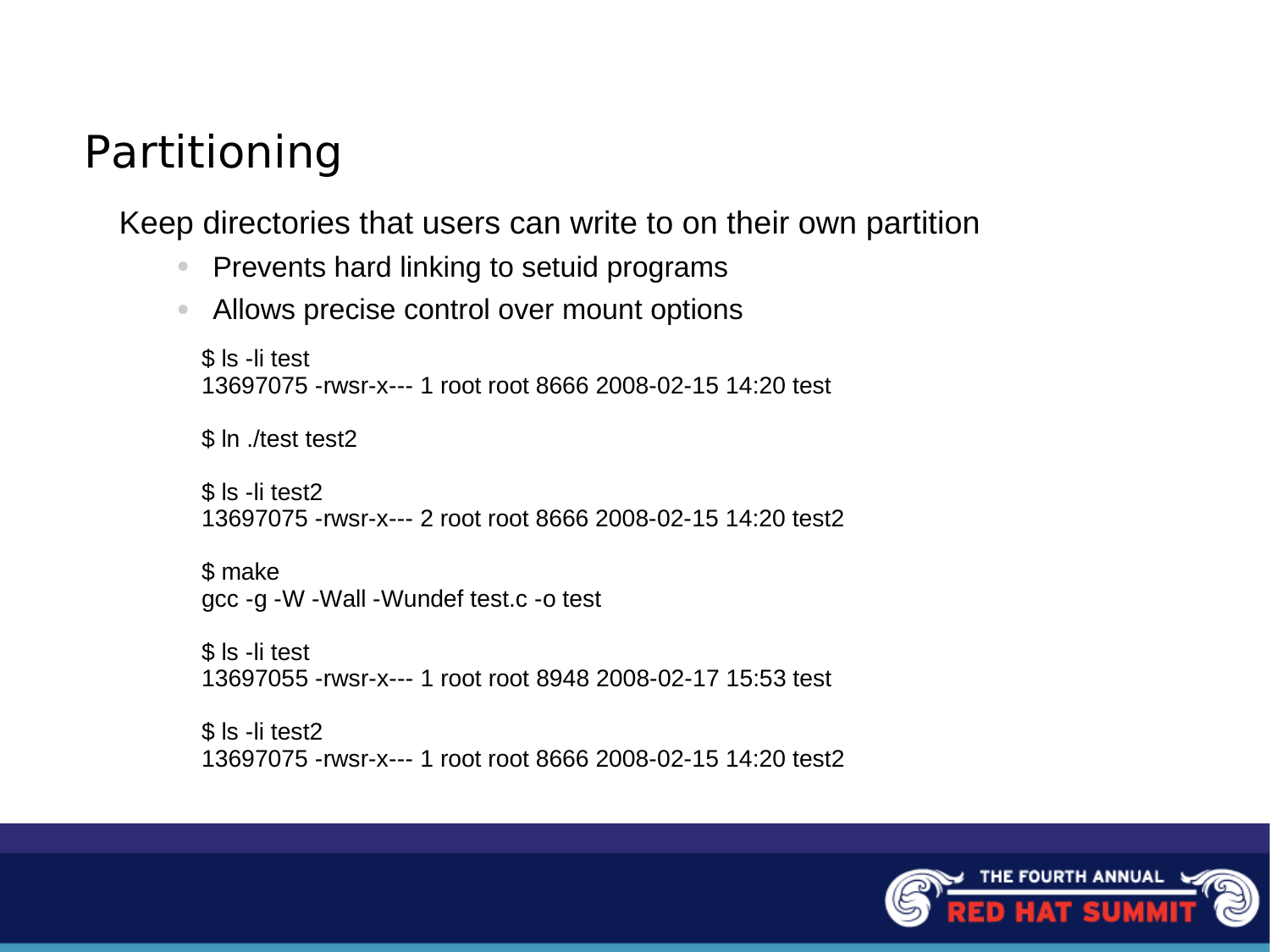## Partitioning

Allow minimal privileges via mount options

- Noexec on everything possible
- Nodev everywhere except / and chroot partitions
- Nosetuid everywhere except /
- Consider making /var/tmp link to /tmp, or maybe mount –bind option

#### **A reasonable /etc/fstab:**

| $LABEL=$             |                | ext3   | defaults                              | 11                |     |
|----------------------|----------------|--------|---------------------------------------|-------------------|-----|
| $LABEL=/\text{tmp}$  | /tmp           | ext3   | defaults, nosuid, noexec, nodev       | 1 <sub>2</sub>    |     |
| LABEL=/var/log/audit | /var/log/audit | ext3   | defaults, nosuid, noexec, nodev       | 1 <sub>2</sub>    |     |
| $LABEL=/home$        | $/$ home       | ext3   | defaults, nosuid, nodev               | 1 <sub>2</sub>    |     |
| LABEL=/var           | /var           | ext3   | defaults, nosuid                      | 1 <sub>2</sub>    |     |
| LABEL=/boot          | /boot          | ext3   | defaults, nosuid, noexec, nodev       | 1 <sub>2</sub>    |     |
| $/$ tmp              | /var/tmp       | ext3   | defaults, bind, nosuid, noexec, nodev |                   | 1 2 |
| tmpfs                | /dev/shm       | tmpfs  | defaults                              | $\Theta$ $\Theta$ |     |
| devpts               | /dev/pts       | devpts | $qid=5$ , mode=620                    | $\Theta$ $\Theta$ |     |
| sysfs                | /sys           | sysfs  | defaults                              | $\Theta$ $\Theta$ |     |
| proc                 | /proc          | proc   | defaults                              | $\Theta$ $\Theta$ |     |
| LABEL=SWAP-sda6      | swap           | swap   | defaults                              | $0$ $0$           |     |

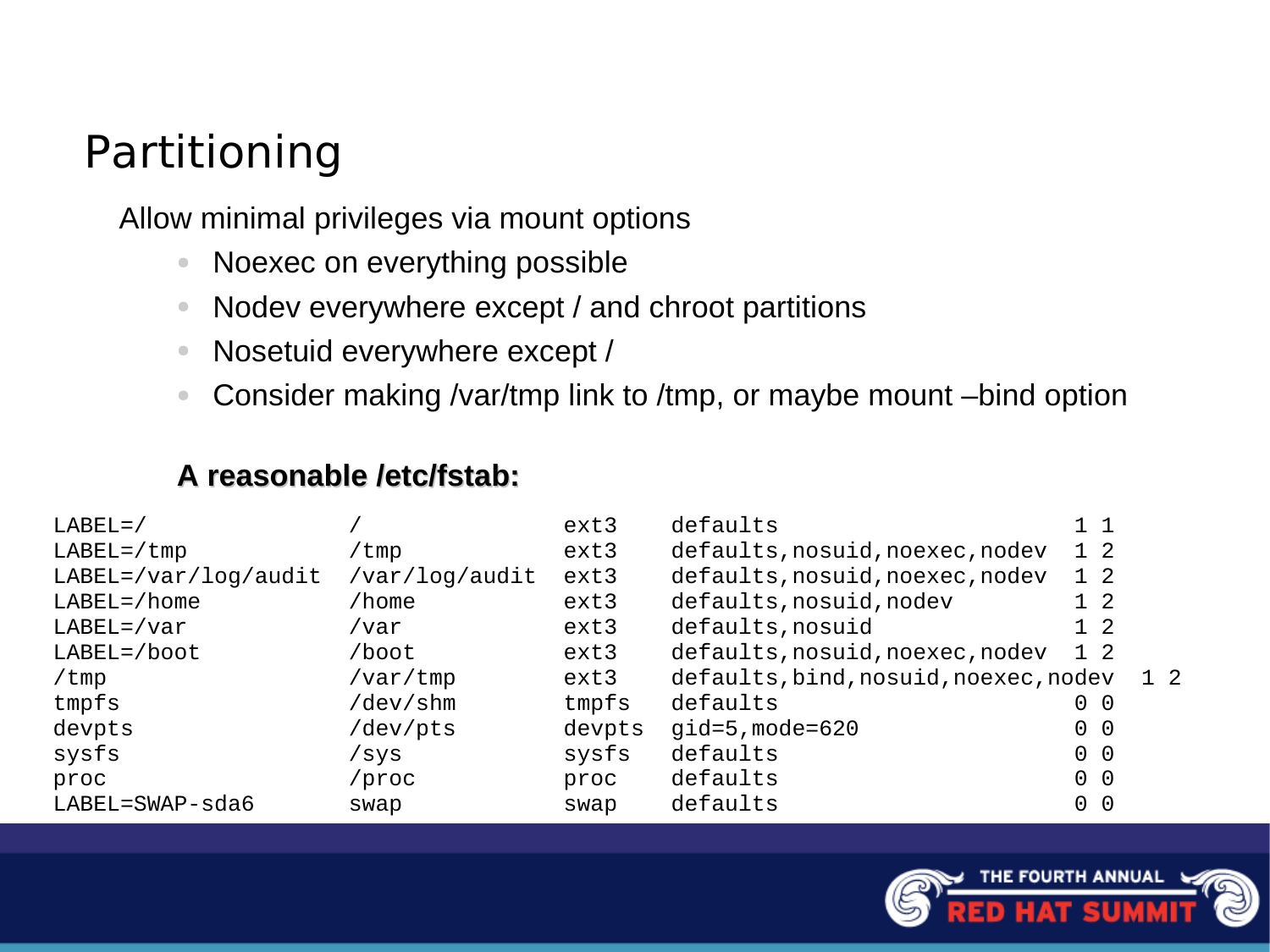**Strategy** 

- Minimize protocols being used
- Minimize addresses being listened to
- Minimize ports being listened on

Tools that help

- $i$  if config  $-$  look at device and address mappings
- netstat look at processes and their socket states
- route  $-$  look at the routing table
- $nmap scan$  the system from outside the firewall

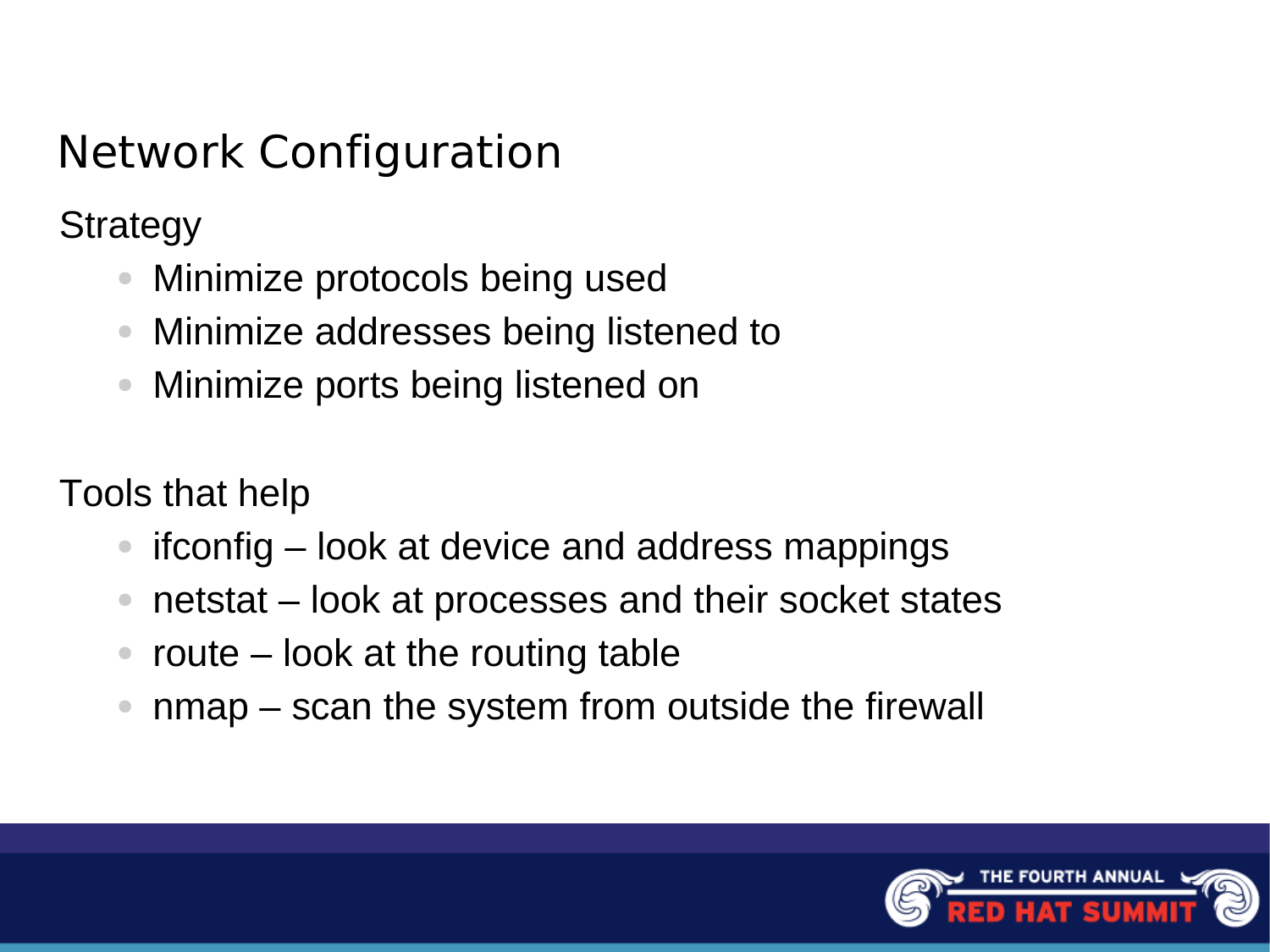IPv6

- On by default
- There are daemons that are IPv6 aware: sshd, apache, bind, xinetd, etc
- Ip6tables has to be specifically setup
- Could have service unexpectedly open to attack

Detection

- ifconfig | grep inet6
- inet6 addr: fe80::21d:7eff:fe00:af5d/64 Scope:Link
- inet6 addr: ::1/128 Scope: Host
- **Disabling** 
	- Create a file /etc/modprobe.d/ipv6
	- Add this line inside: install ipv6 /bin/true

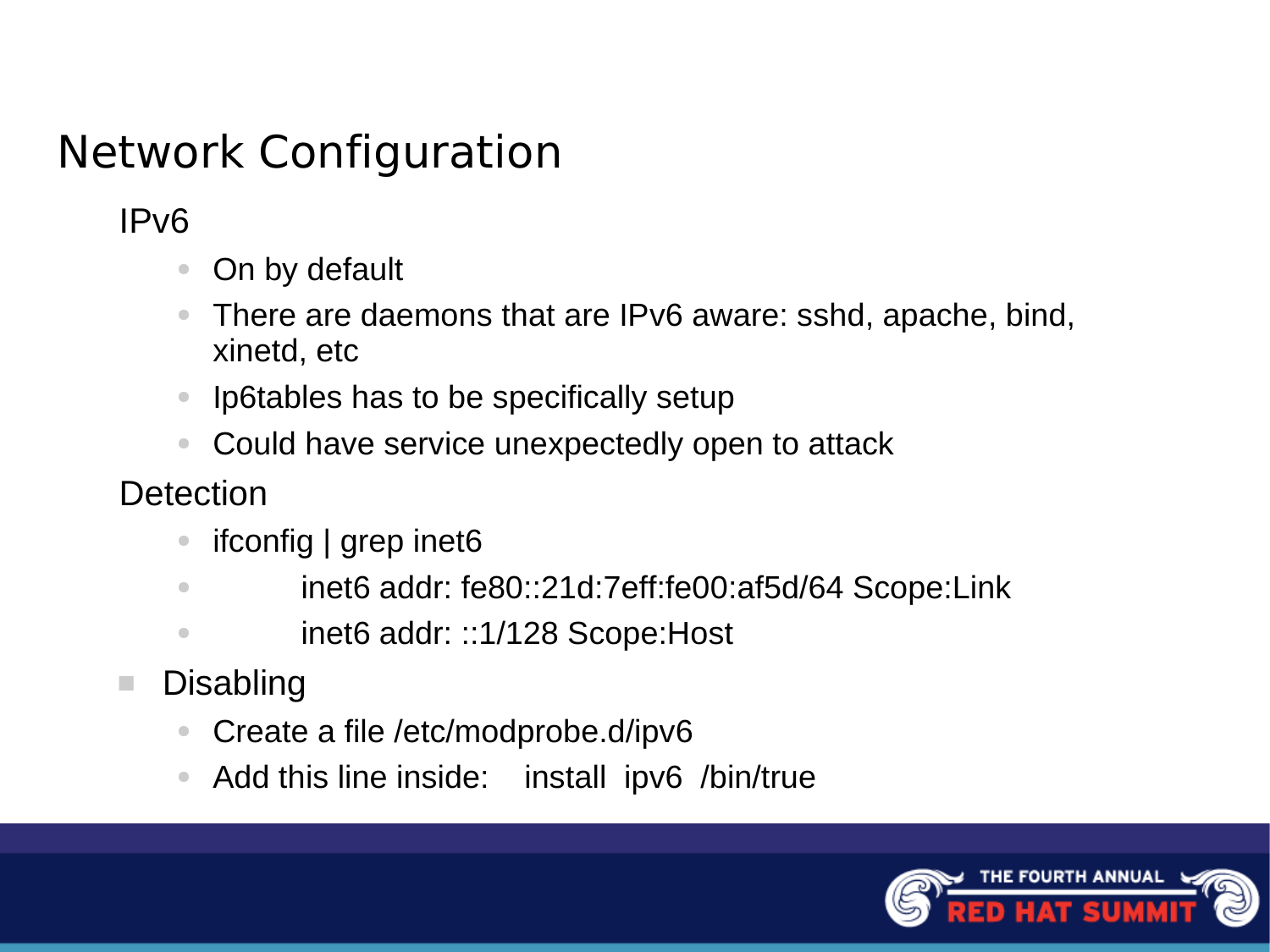Zeroconf

- On by default
- Used by avahi for local service discovery
	- Requires a hole in firewall to allow access
	- Advertises services to others

Detection

- route | grep link-local
- link-local \* 255.255.0.0 U 0 0 0 eth2

Disabling

- Edit /etc/sysconfig/network
- Add NOZEROCONF=yes
- Then remove the avahi package and its dependencies

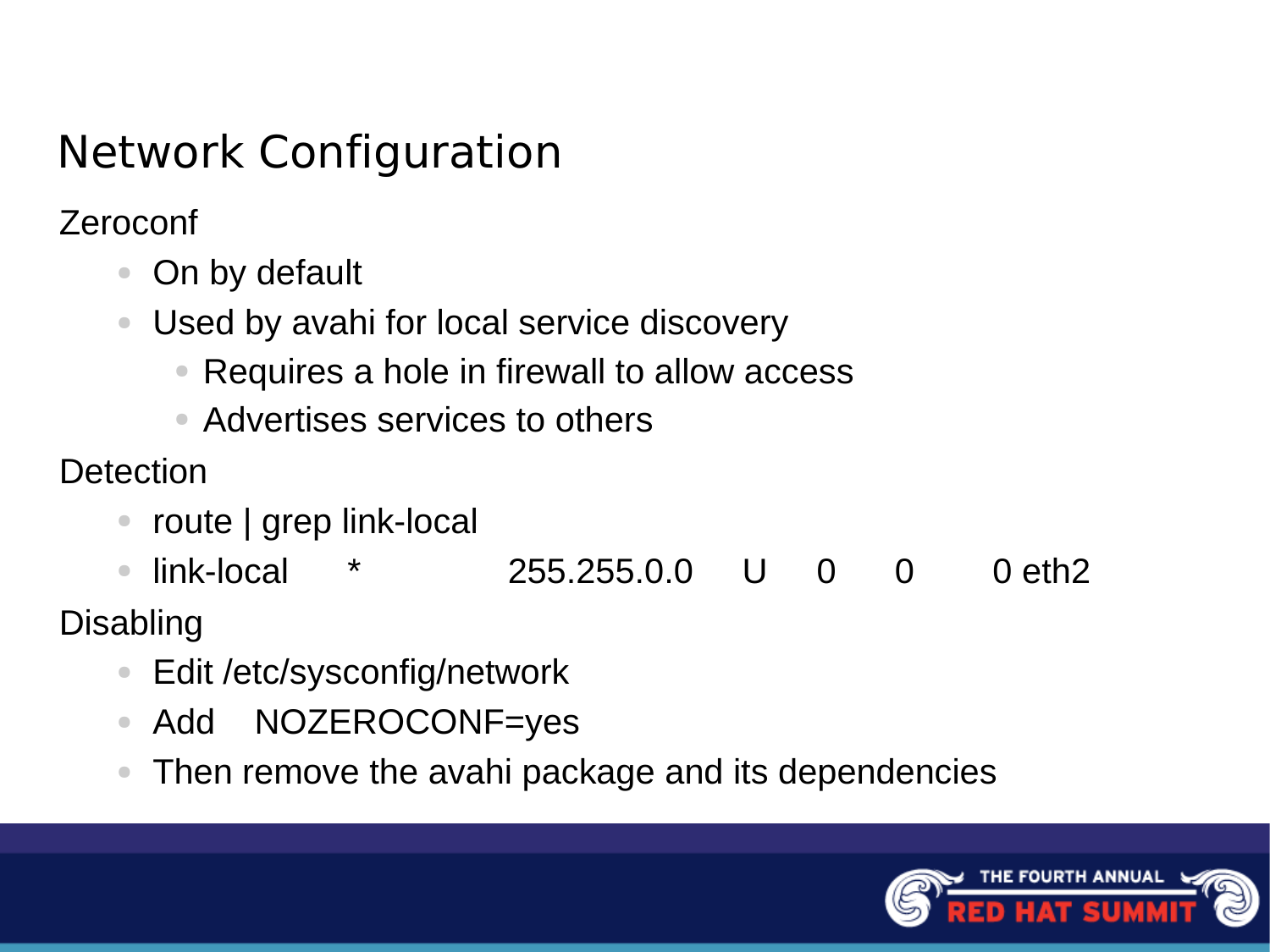Review Listening Daemons

- Default install is tuned for general use
- Probably a few things that are unnecessary

Detection

• netstat -tanp | grep LISTEN

Typical output:

|     |                       | $\lceil \text{root} \rangle$ + netstat -tanp   grep LISTEN |                    |               |                     |
|-----|-----------------------|------------------------------------------------------------|--------------------|---------------|---------------------|
| tcp | $\Theta$              | $0$ 127.0.0.1:8000                                         | $0.0.0.0:^{\star}$ | <b>LISTEN</b> | 2256/nasd           |
| tcp | $\Theta$              | $0\,$ 127.0.0.1:3306                                       | $0.0.0.0:^{\star}$ | <b>LISTEN</b> | 2166/mysqld         |
| tcp | 0                     | $0$ 127.0.0.1:4690                                         | $0.0.0.0:^*$       | <b>LISTEN</b> | 2376/prelude-manage |
| tcp | $\boldsymbol{\Theta}$ | $0$ 127.0.0.1:631                                          | $0.0.0.0:$ $\star$ | <b>LISTEN</b> | 2057/cupsd          |
| tcp | 0                     | $0$ 127.0.0.1:25                                           | $0.0.0.0:$ $\star$ | <b>LISTEN</b> | 2244/master         |
| tcp | 0                     | 0 : : : 22                                                 | $\cdots$ $\cdots$  | <b>LISTEN</b> | 2068/sshd           |

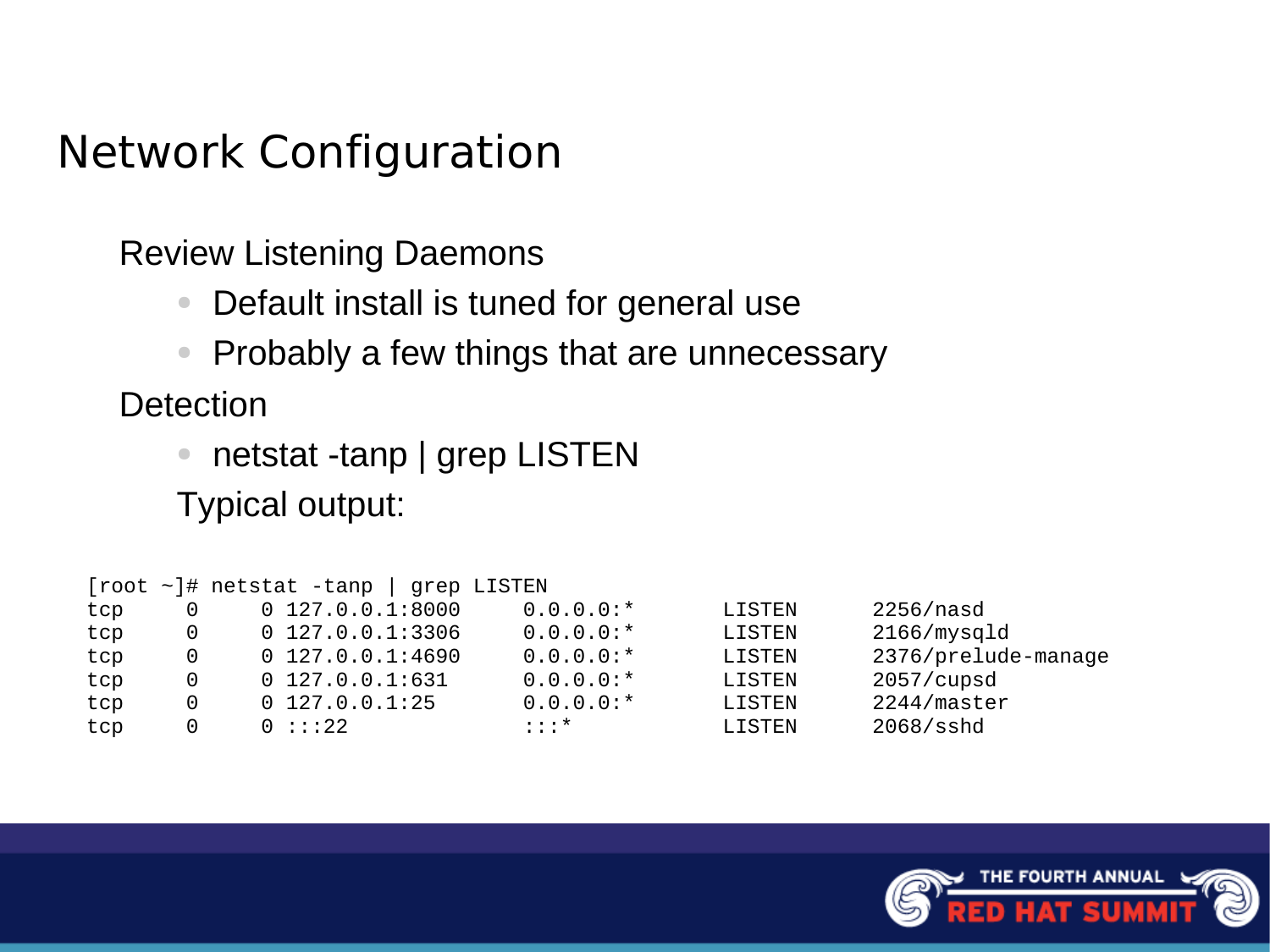Disabling Listening Daemons

- Locate the pid in the netstat command
- cat /proc/<pid>/cmdline
- If not full path, run which or locate to find utility
- rpm -qf full-path-of-daemon
- rpm -e package
- If difficult to remove due to dependencies:
	- chkconfig <service> off

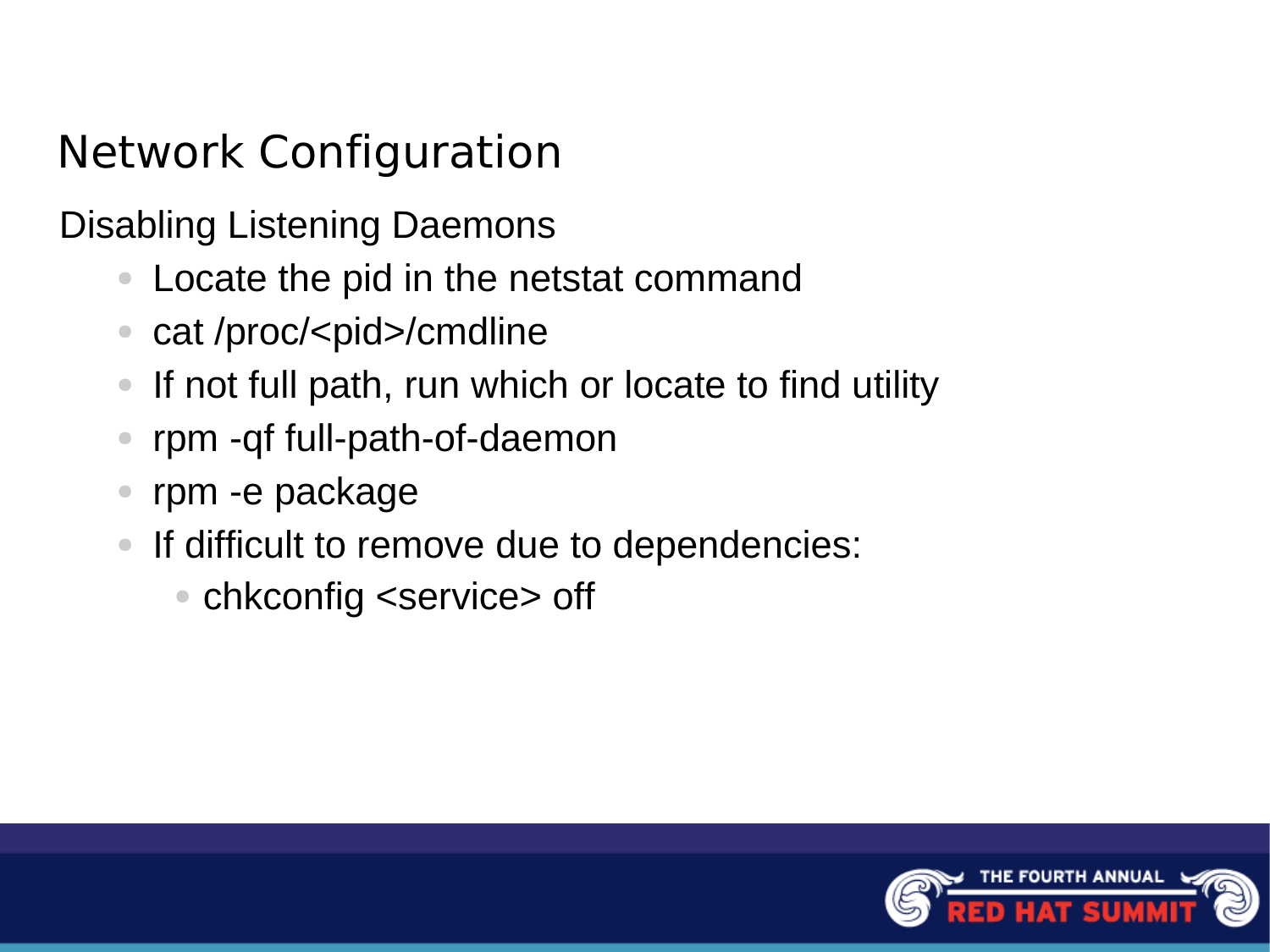/etc/sysctl.conf settings

# Don't reply to broadcasts. Prevents joining a smurf attack net.ipv4.icmp\_echo\_ignore\_broadcasts =  $1$ 

# Enable protection for bad icmp error messages net.ipv4.icmp\_ignore\_bogus\_error\_responses =  $1$ 

# Enable syncookies for SYN flood attack protection net.ipv4.tcp\_syncookies = 1

# Log spoofed, source routed, and redirect packets net.ipv4.conf.all.log\_martians = 1 net.ipv4.conf.default.log\_martians = 1

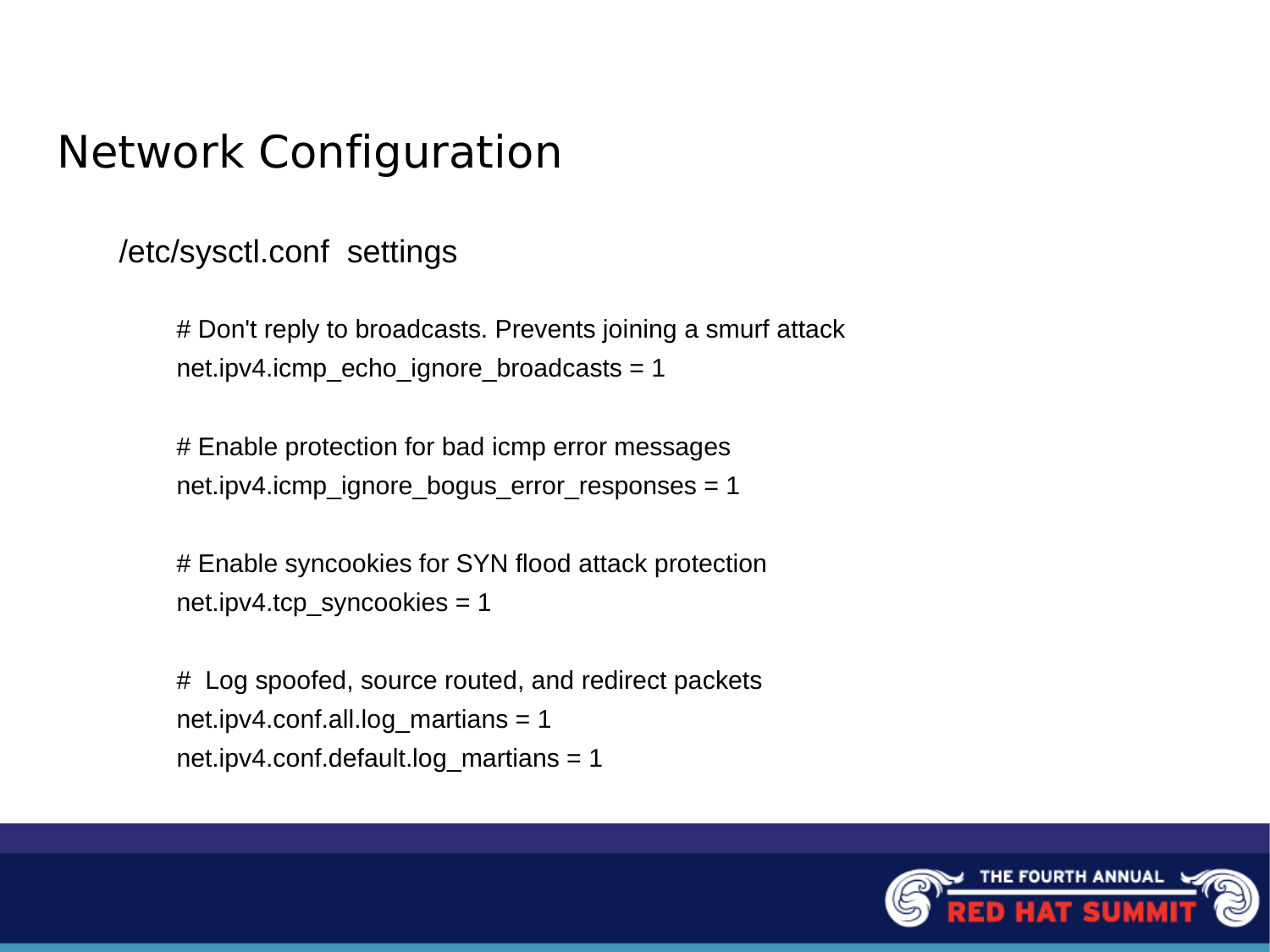# Don't allow source routed packets net.ipv4.conf.all.accept\_source\_route =  $0$ net.ipv4.conf.default.accept\_source\_route =  $0$ 

# Turn on reverse path filtering net.ipv4.conf.all.rp  $filter = 1$ net.ipv4.conf.default.rp  $filter = 1$ 

# Don't allow outsiders to alter the routing tables net.ipv4.conf.all.accept\_redirects = net.ipv4.conf.default.accept\_redirects = net.ipv4.conf.all.secure\_redirects = net.ipv4.conf.default.secure\_redirects =

# Don't pass traffic between networks or act as a router net.ipv4.ip forward = net.ipv4.conf.all.send redirects = net.ipv4.conf.default.send\_redirects =

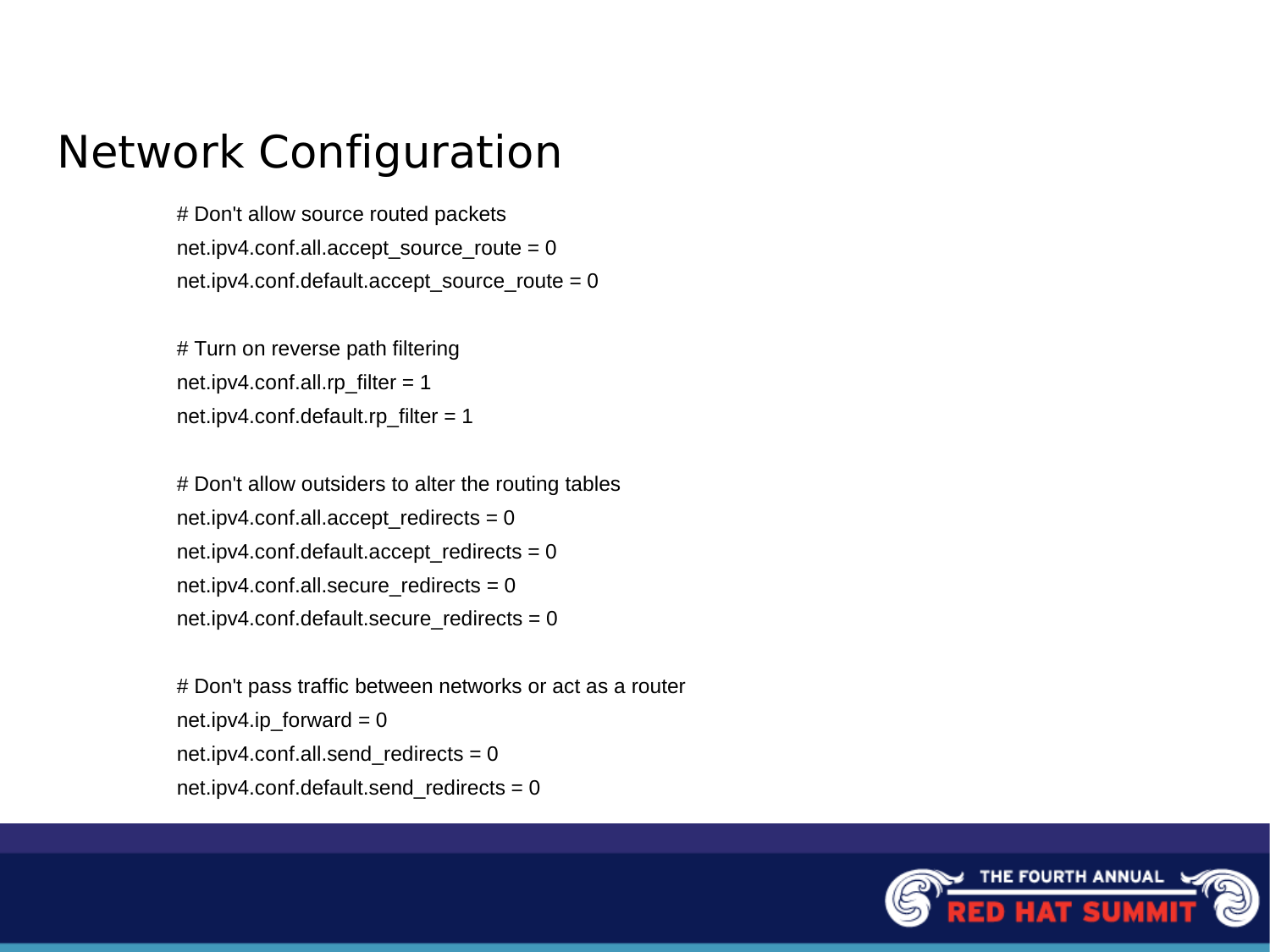Iptables

- Default should be pretty good
- To see rules: service iptables status
- Use a GUI tool if not familiar with iptables rule syntax
- Use nmap from another machine to check effectiveness

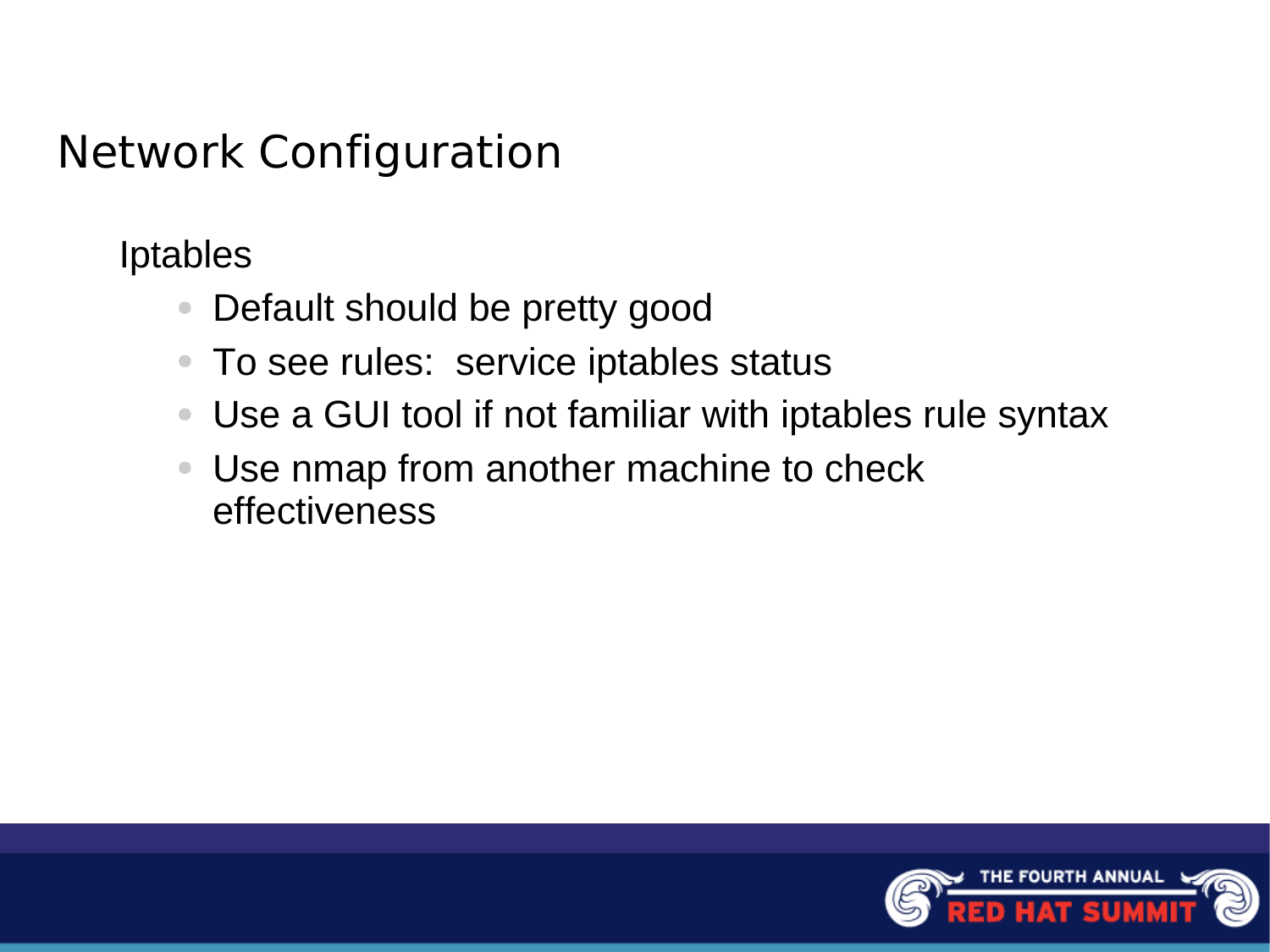| Bjs.<br><b>Firewall Configuration</b><br>_101×                                                                                                            |                                           |                                    |  |  |  |  |  |
|-----------------------------------------------------------------------------------------------------------------------------------------------------------|-------------------------------------------|------------------------------------|--|--|--|--|--|
| Options Help<br>File                                                                                                                                      |                                           |                                    |  |  |  |  |  |
| IS)<br>Apply Reload<br>Enable<br><b>Disable</b><br>Wizard                                                                                                 |                                           |                                    |  |  |  |  |  |
| <b>Trusted Services</b><br>Here you can define which services are trusted. Trusted services<br>are accessible from all hosts and networks.<br>Other Ports |                                           |                                    |  |  |  |  |  |
| Trusted Interfaces                                                                                                                                        | Service                                   | $\vee$ Port/Protocol               |  |  |  |  |  |
| Masquerading                                                                                                                                              | <b>DNS</b>                                | 53/tcp, 53/udp                     |  |  |  |  |  |
| Custom Rules                                                                                                                                              | <b>FTP</b>                                | 21/tcp                             |  |  |  |  |  |
|                                                                                                                                                           | <b>IMAP over SSL</b>                      | 993/tcp                            |  |  |  |  |  |
|                                                                                                                                                           | √ iPsec                                   | /ah, /esp                          |  |  |  |  |  |
|                                                                                                                                                           | Mail (SMTP)                               | 25/tcp                             |  |  |  |  |  |
|                                                                                                                                                           | Multicast DNS (mDNS) 5353/udp             |                                    |  |  |  |  |  |
|                                                                                                                                                           | Network Printing (IPP) 631/tcp, 631/udp & |                                    |  |  |  |  |  |
|                                                                                                                                                           | NFS4                                      | 2049/tcp, 2049/udp                 |  |  |  |  |  |
|                                                                                                                                                           | OpenVPN                                   | 1194/udp                           |  |  |  |  |  |
|                                                                                                                                                           | POP-3 over SSL                            | 995/tcp                            |  |  |  |  |  |
|                                                                                                                                                           | <b>RADIUS</b>                             | 1812/udp, 1813/udp                 |  |  |  |  |  |
|                                                                                                                                                           | √ Samba                                   | 137/udp, 138/udp, 139/tcp, 445/tcp |  |  |  |  |  |
|                                                                                                                                                           | Secure WWW (HTTPS) 443/tcp                |                                    |  |  |  |  |  |
|                                                                                                                                                           | <b>SSH</b>                                | 22/tcp                             |  |  |  |  |  |
|                                                                                                                                                           | $\sqrt{ }$ WWW (HTTP)                     | 80/tcp                             |  |  |  |  |  |
| Allow access to necessary services, only.                                                                                                                 |                                           |                                    |  |  |  |  |  |
| The firewall is enabled.                                                                                                                                  |                                           |                                    |  |  |  |  |  |

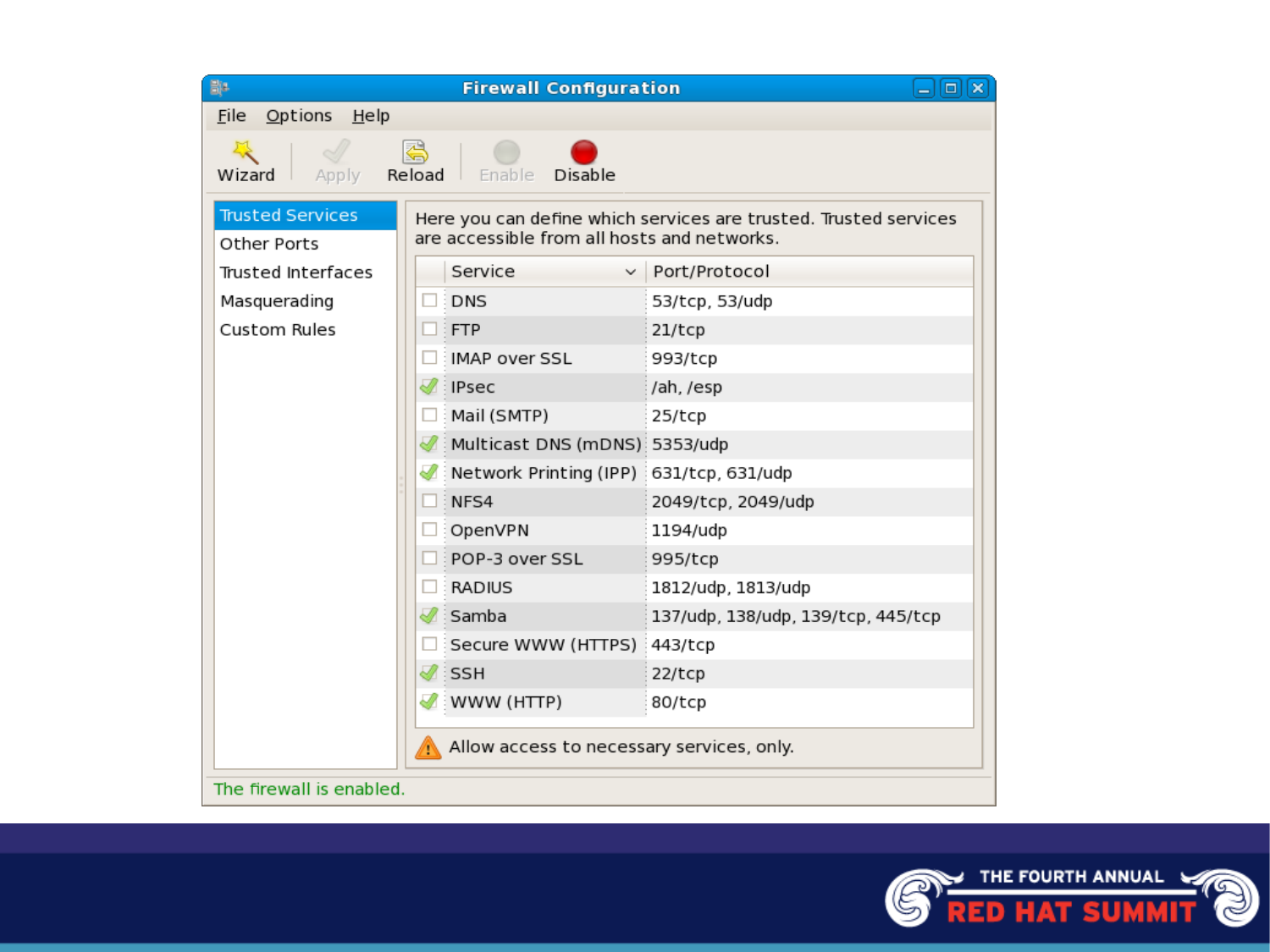tcp\_wrappers

- Even if iptables is in use, configure this just in case
- Set /etc/hosts.deny to ALL: ALL
- Many daemons compiled with support
- Find by using: egrep libwrap /usr/bin/\* /usr/sbin/\* | sort
- For each program found, use its base name to set expected access rights (if there are any)
- Example: smbd: 192.168.1.

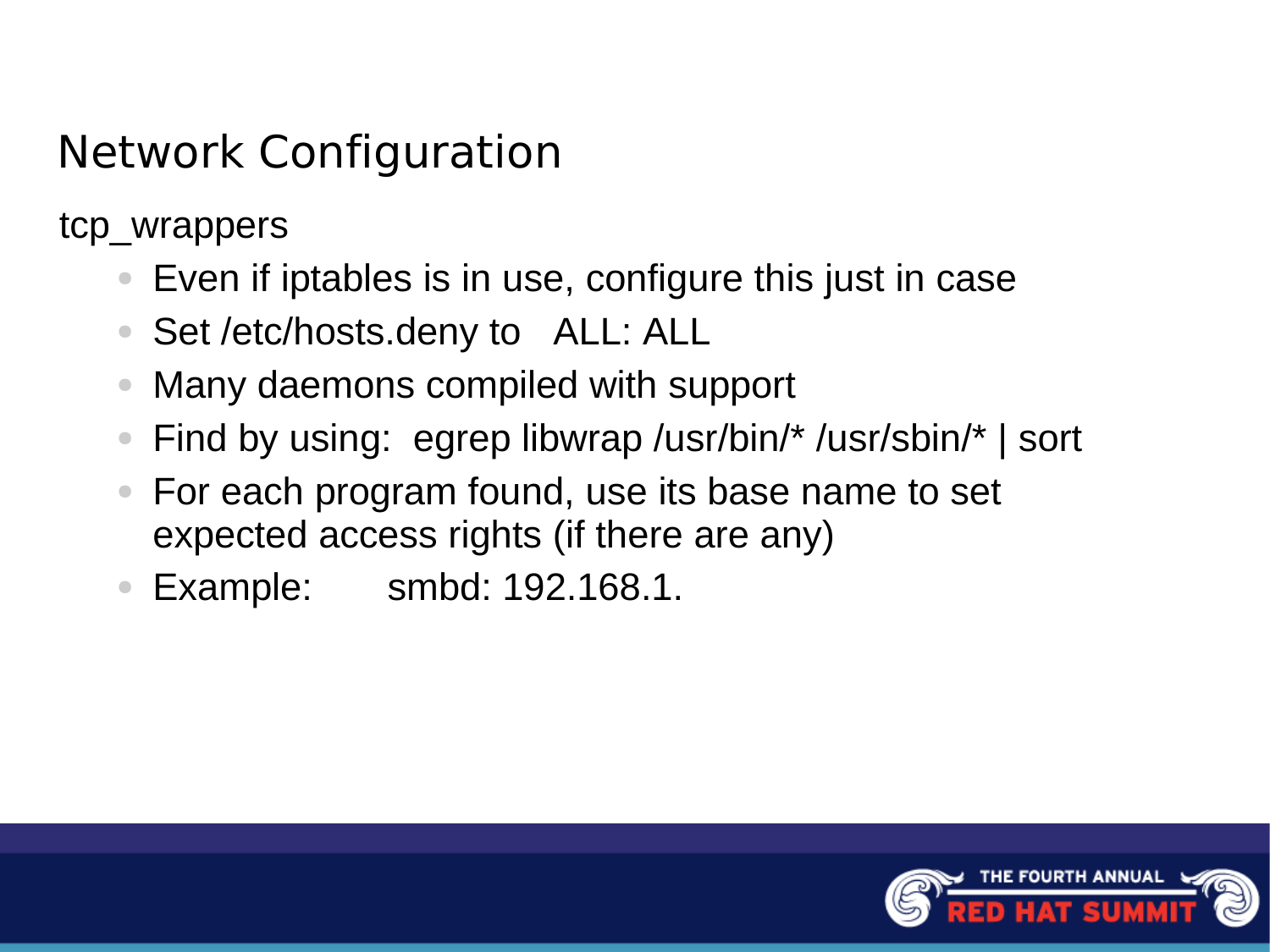### Unused Daemon Removal

Remove all daemons (and packages) not being used

- This reduces attack footprint and improves performance
- Many daemons listen on the network and could be accessible

Viewing

- chkconfig –list
- Disabling
	- rpm -qf /etc/rc.d/init.d/name
		- rpm -e package-name
	- OR chkconfig <service> off
- **Notes** 
	- Leave cpuspeed for speedshifting cpu and irqbalance for multicore CPU
	- Disable readahead, mcstransd, firstboot, (and NetworkManager for machines without wireless networking) since they are not needed.

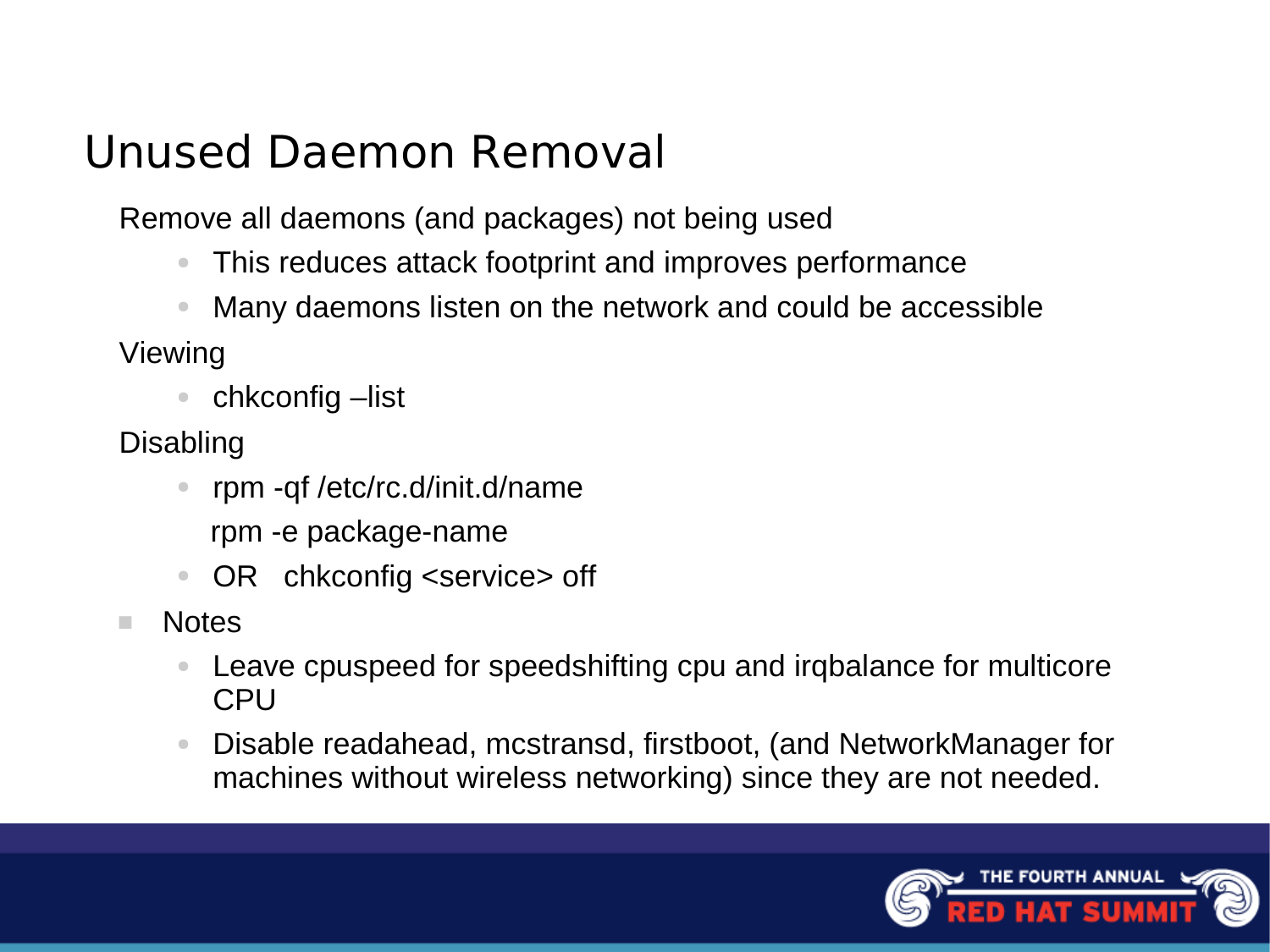# System Time

Keep system time in sync

- You may need to correlate the time of disparate events across several machines to determine a chain of events
- Near impossible without common time base

Use ntp in cron job

Create a file /etc/cron.daily/ntpdate containing the following crontab:

#!/bin/sh

/usr/sbin/ntpdate ntp-server

 where ntp-server is the hostname or IP address of the site NTP server

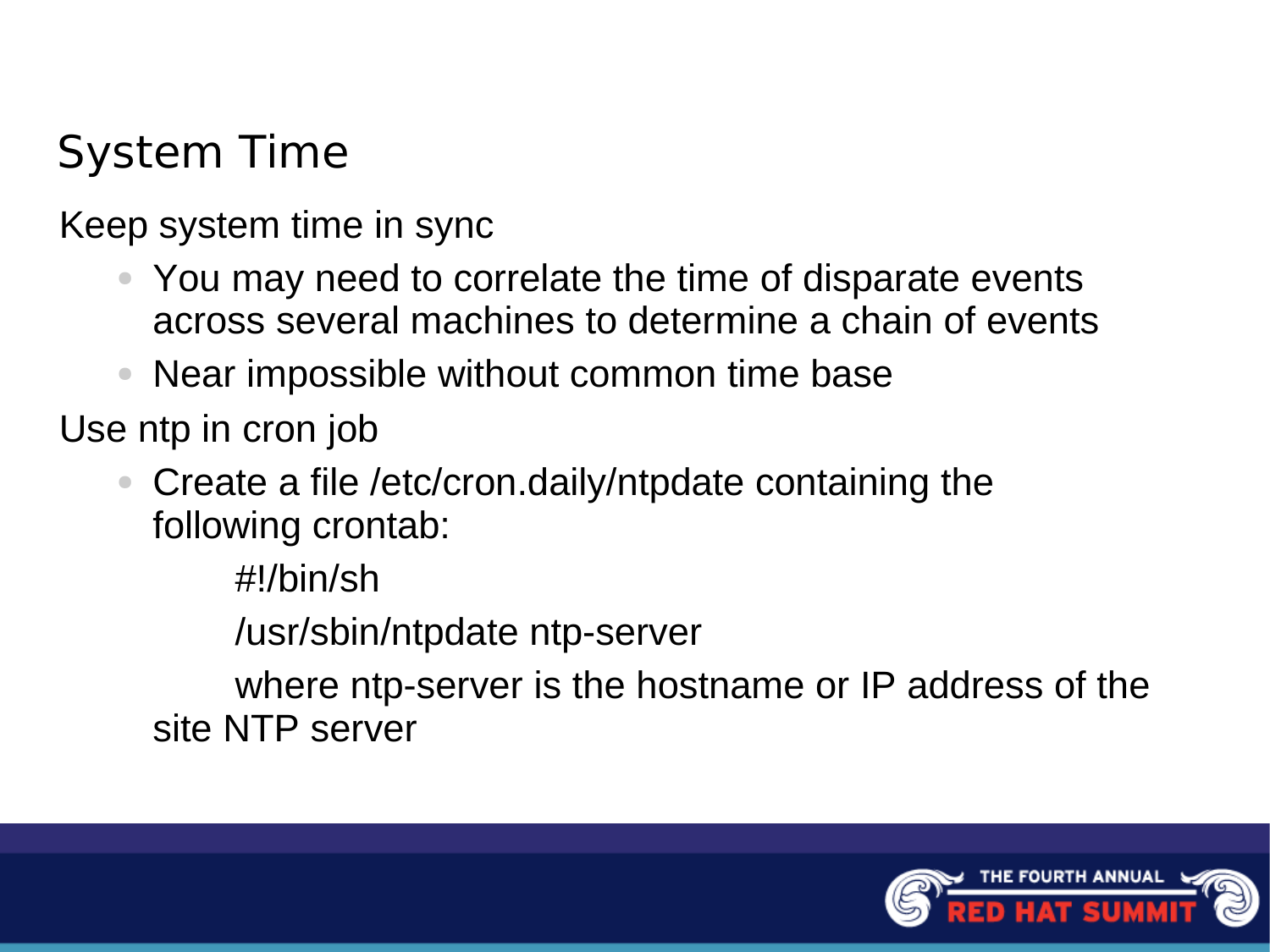## Configure Remaining Daemons

At & cron

- Only allow root and people with verified need to run cron jobs
- Setup cron.allow and cron.deny
- Setup equivalents if you have 'at' installed

Sshd

- Enable only ssh2 protocol (this is default in RHEL5)
- If multi-homed, consider if it needs to listen on all addresses or just one
- Do not allow root logins
- Consider adding group permission for logins, AllowGroups wheel

**MySQL** 

- If database is used internally to machine, make it listen on localhost
- Change passwords

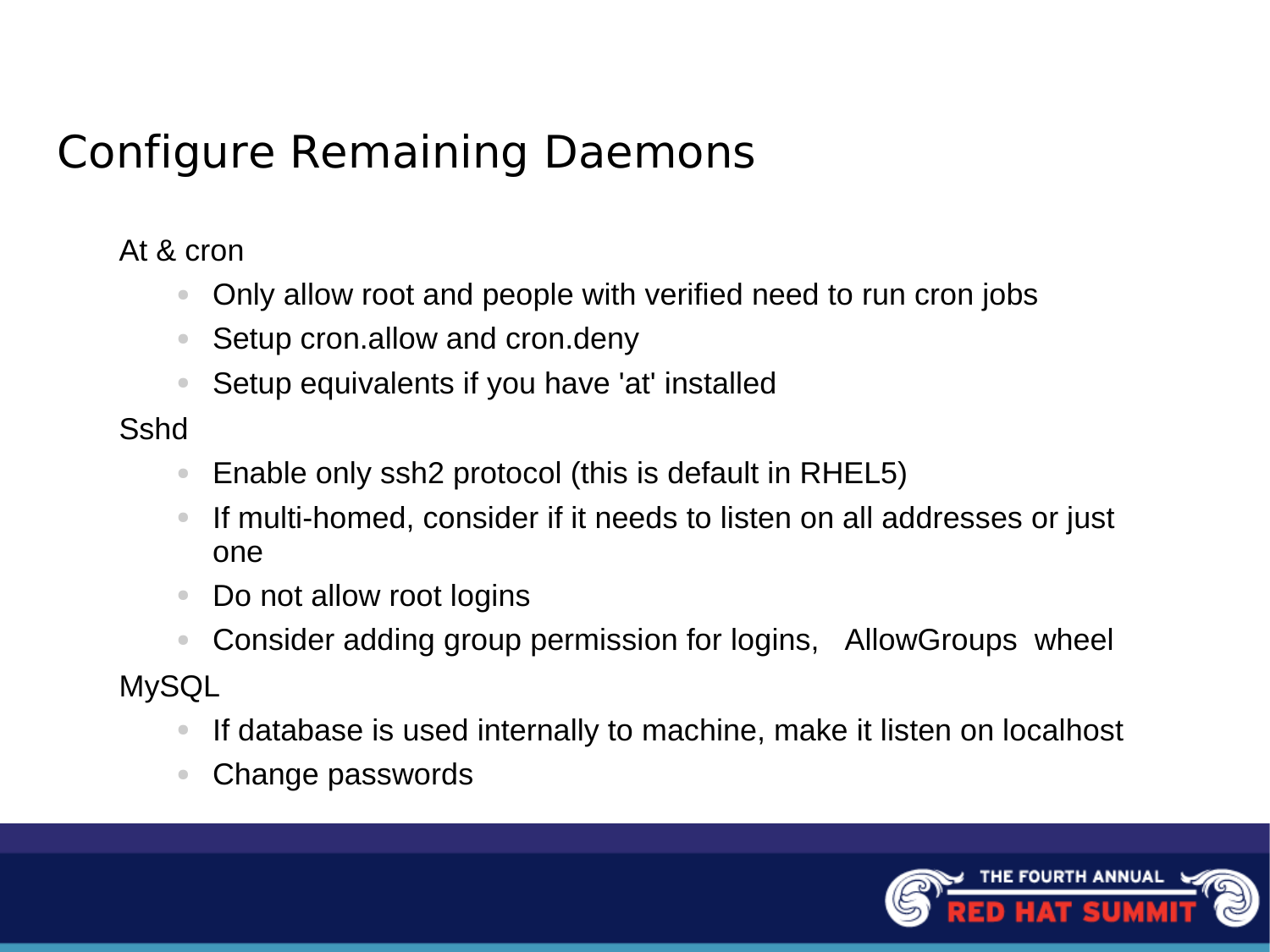## Configure Remaining Daemons

#### **Bind**

- Use chroot package
- Use ACLs
- Consider who the DNS server is used for (internal/external) and only serve DNS for those. Do not do both in one server instance.
- Do not allow zone transfers
- Do not do recursion

#### Apache

- Remove all unneeded modules
- Use mod\_security to weed out injection attacks
- Set correct SE Linux Booleans to maintain functionality and protection

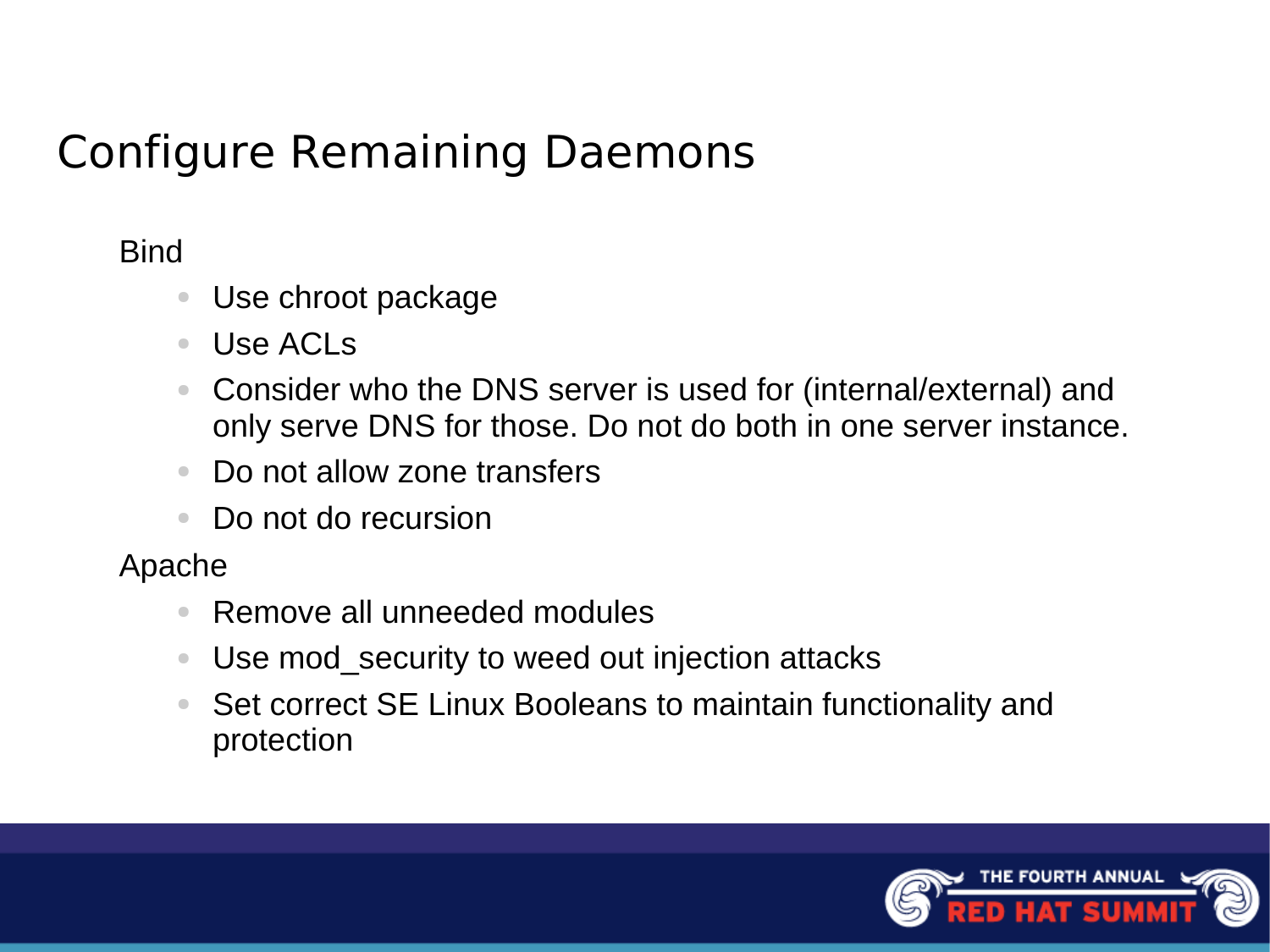# Configure Remaining Daemons

Init

- Disable interactive boot by editing /etc/sysconfig/init
- Make PROMPT=no to disable
- Also add password to single user mode. Edit /etc/inittab
- Add the following ~~: S:wait:/sbin/sulogin

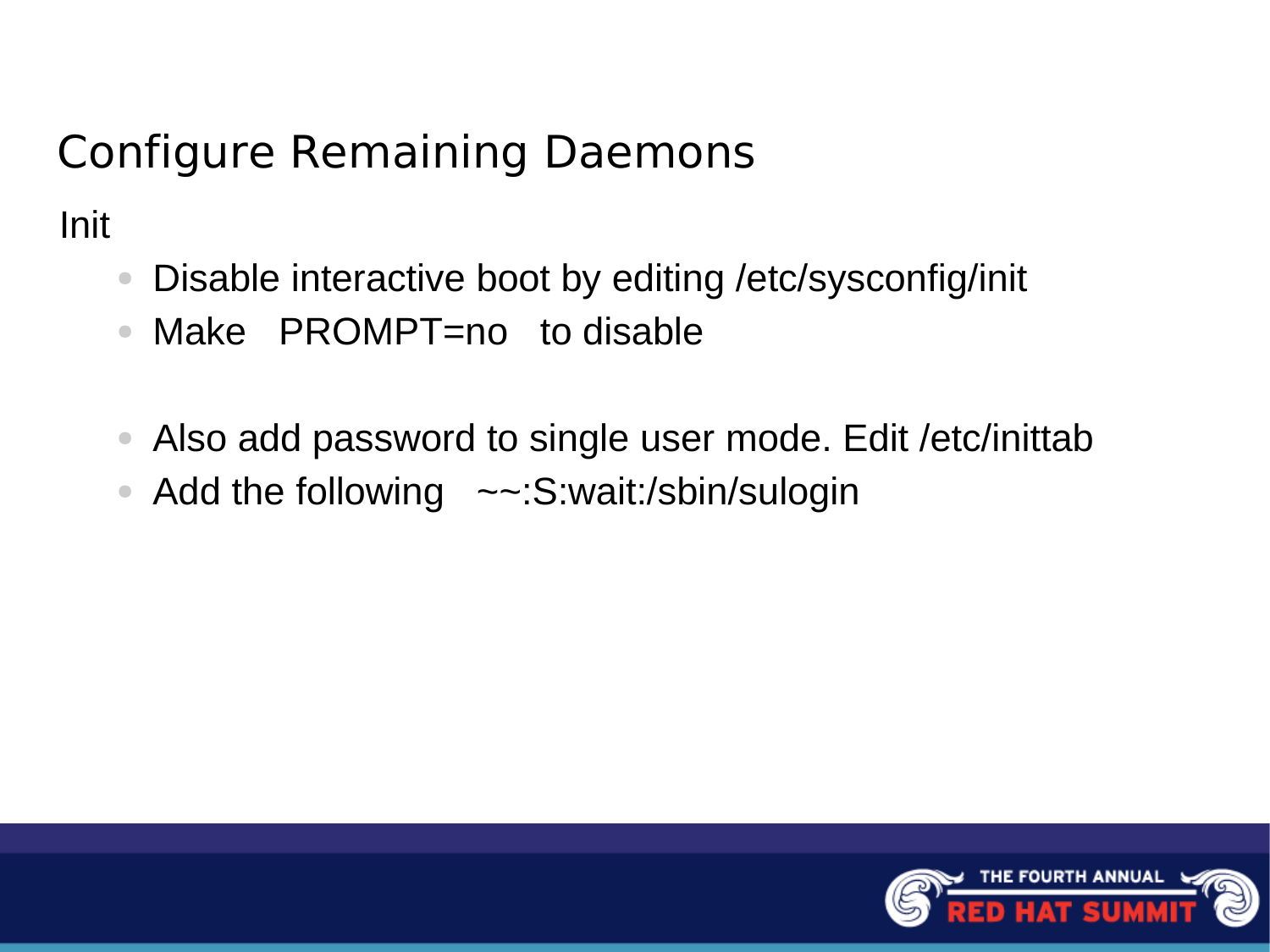# SE Linux

Leave enabled and in enforcing mode

- Does not affect daemons it doesn't know about unless they are started in a confined domain, apache cgi-bin programs for example
- Provides a behavioral model that known applications should be following
- Can stop attacks before they become complete system breaches

Use targeted policy

Strict and MLS should be used only if you need that kind of protection

Do boolean lockdown

- Review all booleans and set appropriately
- getsebool -a
- Generally, to secure the machine, look at things that are set to 'on' and change to 'off' if they do not apply

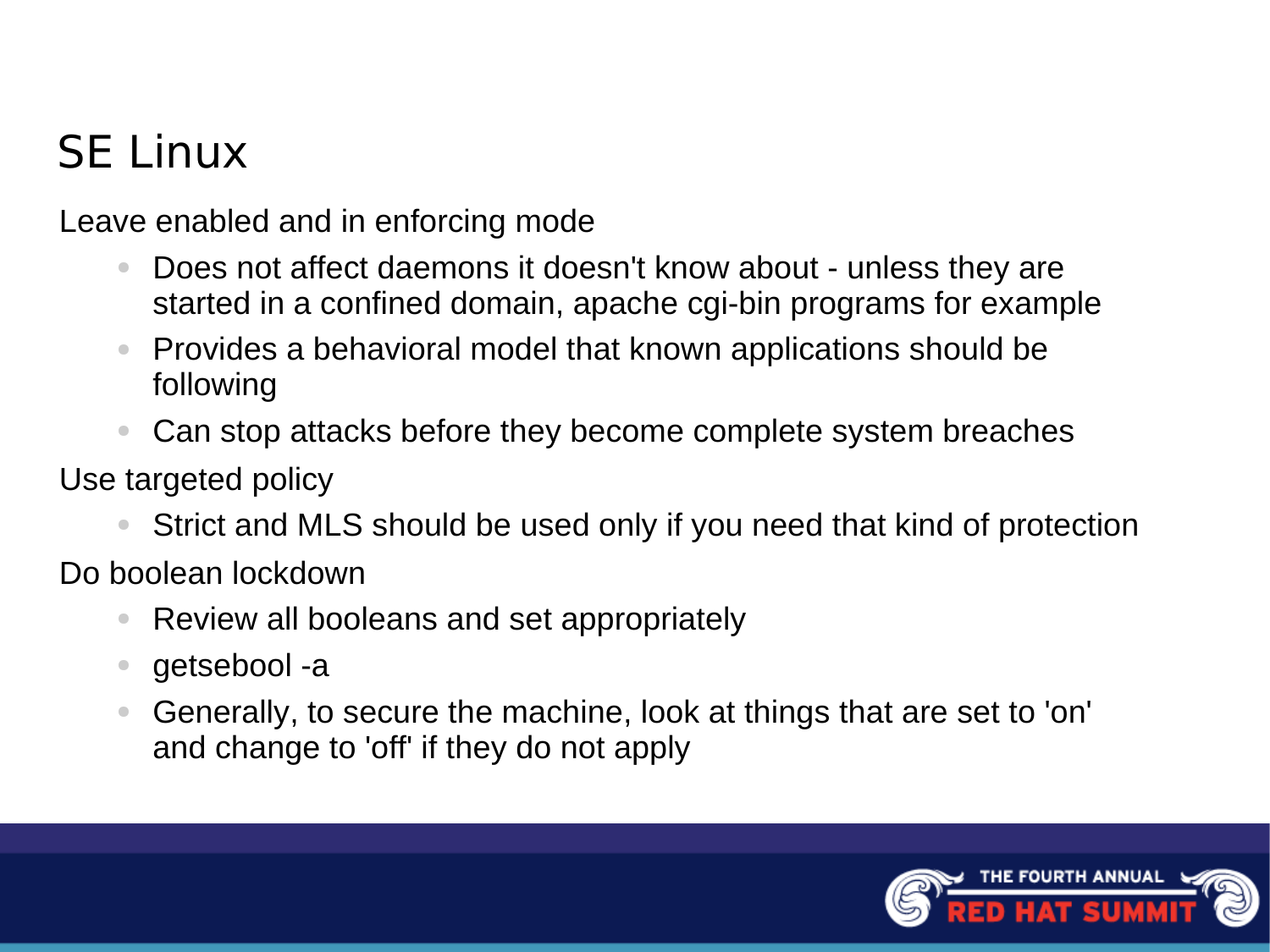#### SE Linux Boolean Lockdown

[root ~]# getsebool -a | grep ' on' allow\_daemons\_dump\_core --> on allow daemons use tty --> on allow\_execmem --> on allow\_execstack --> on allow\_gadmin\_exec\_content --> on allow\_gssd\_read\_tmp --> on allow\_kerberos --> on allow\_mounton\_anydir --> on allow postfix local write mail spool --> on allow staff exec content --> on allow\_sysadm\_exec\_content --> on allow\_unconfined\_exec\_content --> on allow\_unlabeled\_packets --> on allow\_user\_exec\_content --> on allow xserver execmem --> on allow\_zebra\_write\_config --> on

browser\_confine\_xguest --> on httpd builtin scripting --> on httpd\_enable\_cgi --> on httpd\_enable\_homedirs --> on httpd\_tty\_comm --> on httpd\_unified --> on nfs\_export\_all\_ro --> on nfs\_export\_all\_rw --> on read default t--> on samba run unconfined --> on spamd\_enable\_home\_dirs --> on use nfs home dirs --> on user\_ping --> on

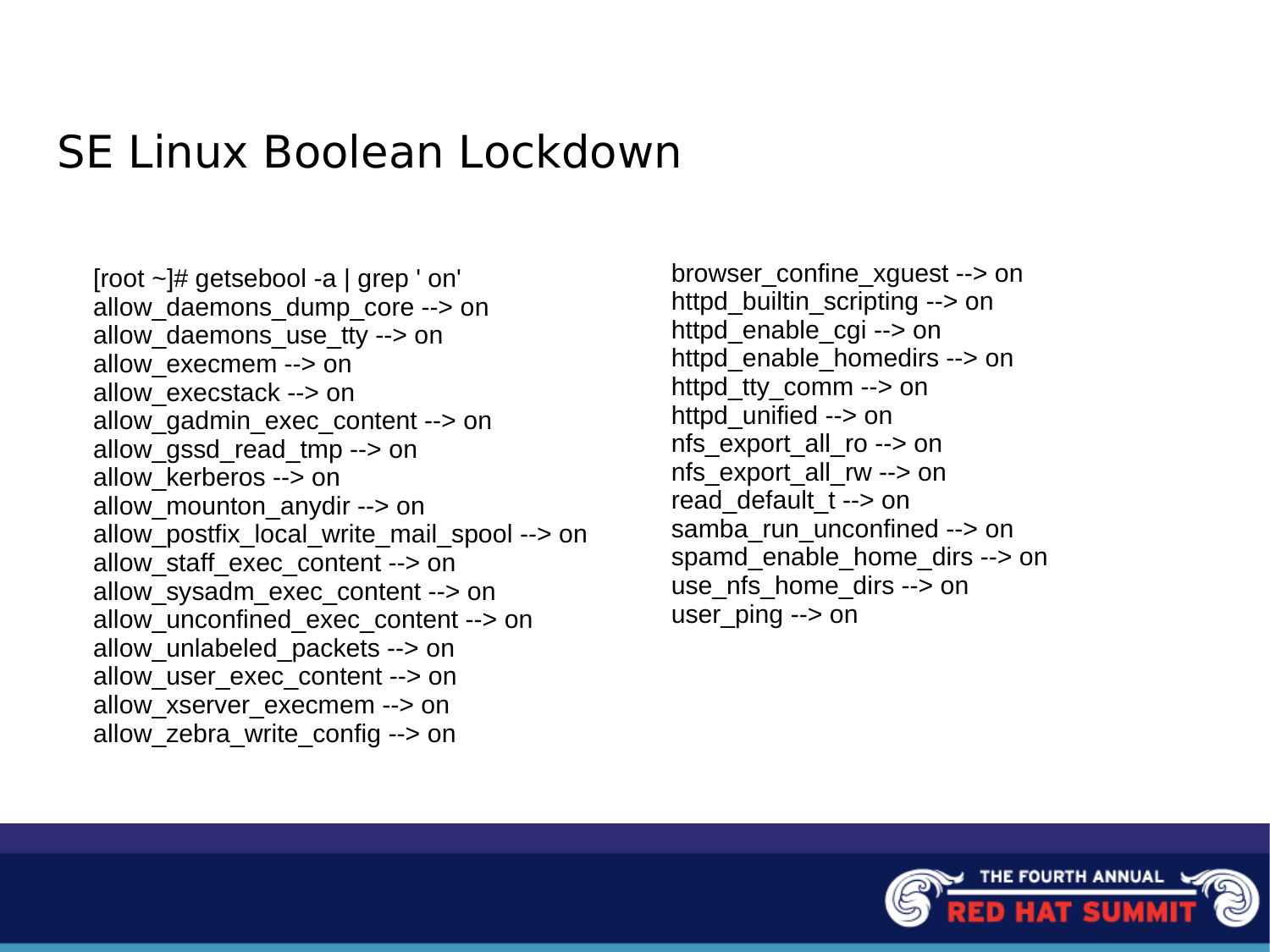# Audit

Enable

- Install auditd
- chkconfig auditd on
- Audit daemon will turn on kernel auditing at boot and load rules

Setup correctly

- Add audit=1 to grub.conf kernel config line
- Have /var/log/audit on its own partition
- Edit /etc/audit/auditd.conf
- flush parameter should be set to sync or data
- max log file and num logs need to be adjusted so that you get complete use of your partition
- space left should be set to a number that gives the admin enough time to react to any alert message and perform some maintenance to free up disk space
- disk full action is triggered when no more room exists on the partition. All access should be terminated since no more audit capability exists.

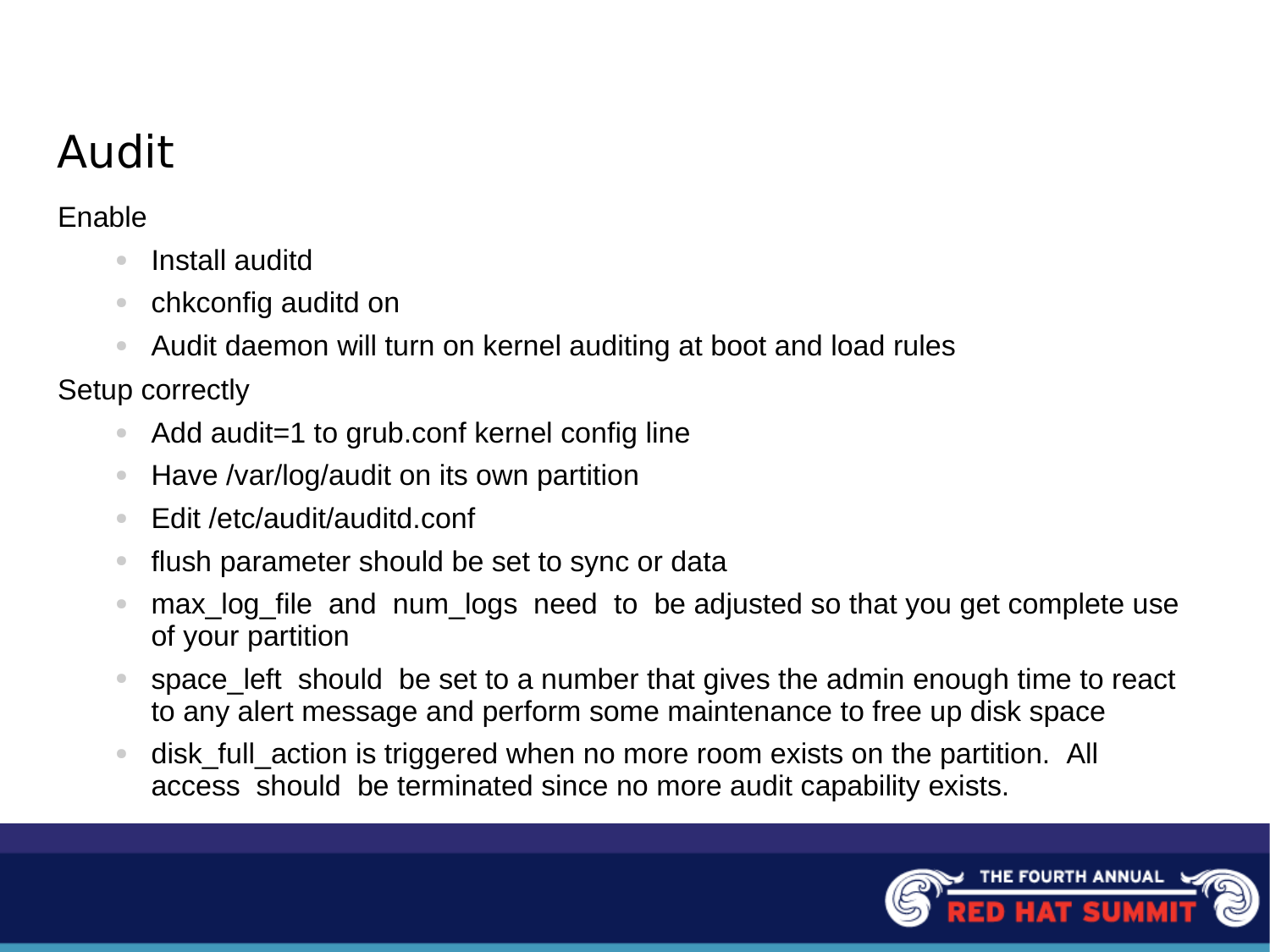## Auditd

Set some defaults

- Place watches on critical files
	- Edit /etc/audit/audit.rules
	- -w /etc/shadow -p wa -k shadow
- **Monitor important syscalls** 
	- -a exit,always -S open -S openat -F exit=-EPERM
- Auditd package has CAPP, LSPP, and NISPOM rules for samples
- Syscall rules are evaluated for every syscall of every program! Use judiciously

Review aureport output regularly

Aureport gives system security summary report

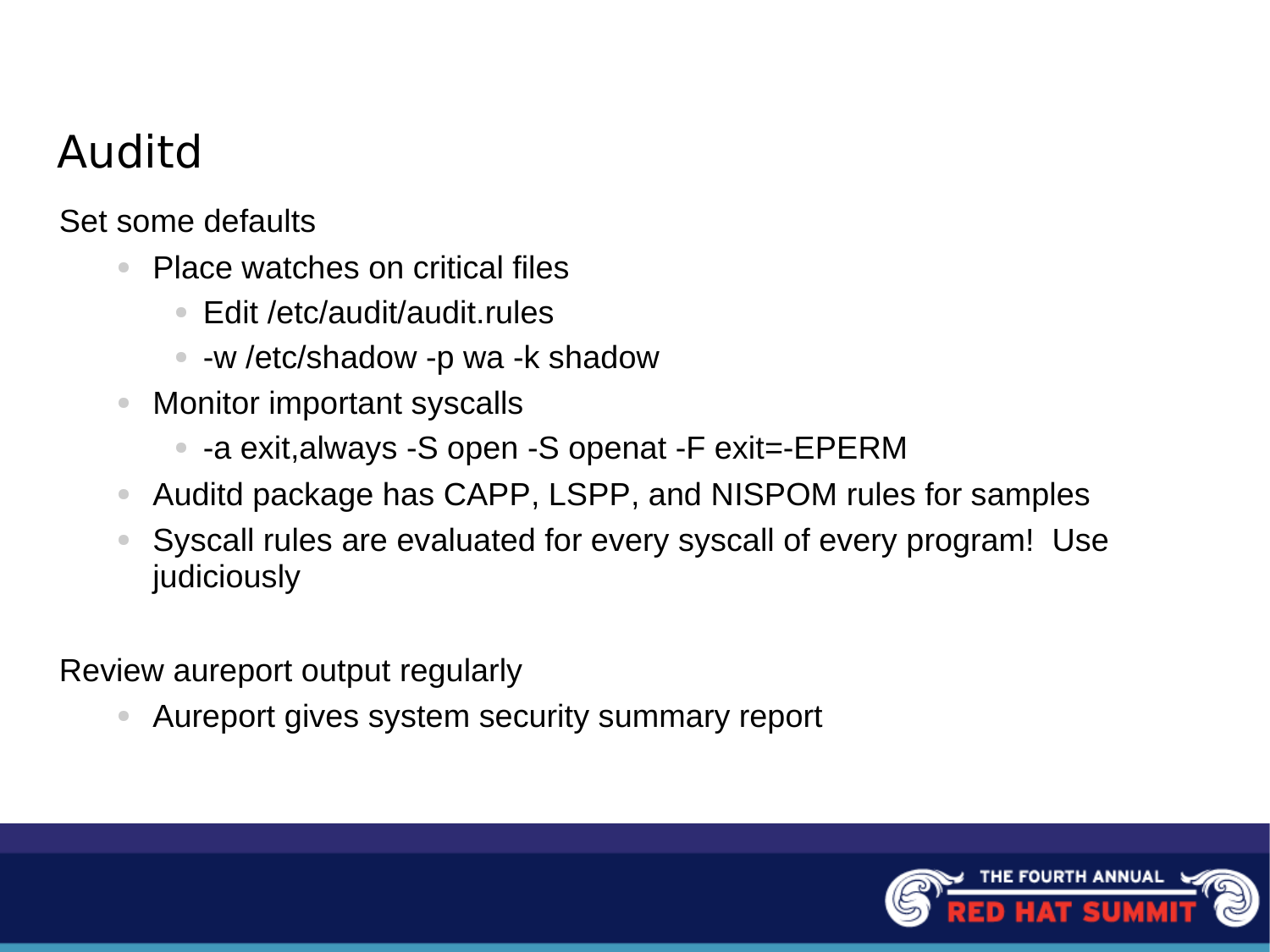#### Aureport system summary

Summary Report

======================

Range of time in logs: 07/22/2006 08:29:01.394 - 05/07/2007 16:12:29.832 Selected time for report: 05/01/2007 00:00:01 - 05/07/2007 16:12:29.832 Number of changes in configuration: 85 Number of changes to accounts, groups, or roles: 2 Number of logins: 25 Number of failed logins: 1 Number of authentications: 29 Number of failed authentications: 1 Number of users: 2 Number of terminals: 11 Number of host names: 3 Number of executables: 59 Number of files: 3 Number of AVC denials: 46 Number of MAC events: 21 Number of failed syscalls: 16 Number of anomaly events: 33 Number of responses to anomaly events: 0 Number of crypto events: 0 Number of process IDs: 4087 Number of events: 5885

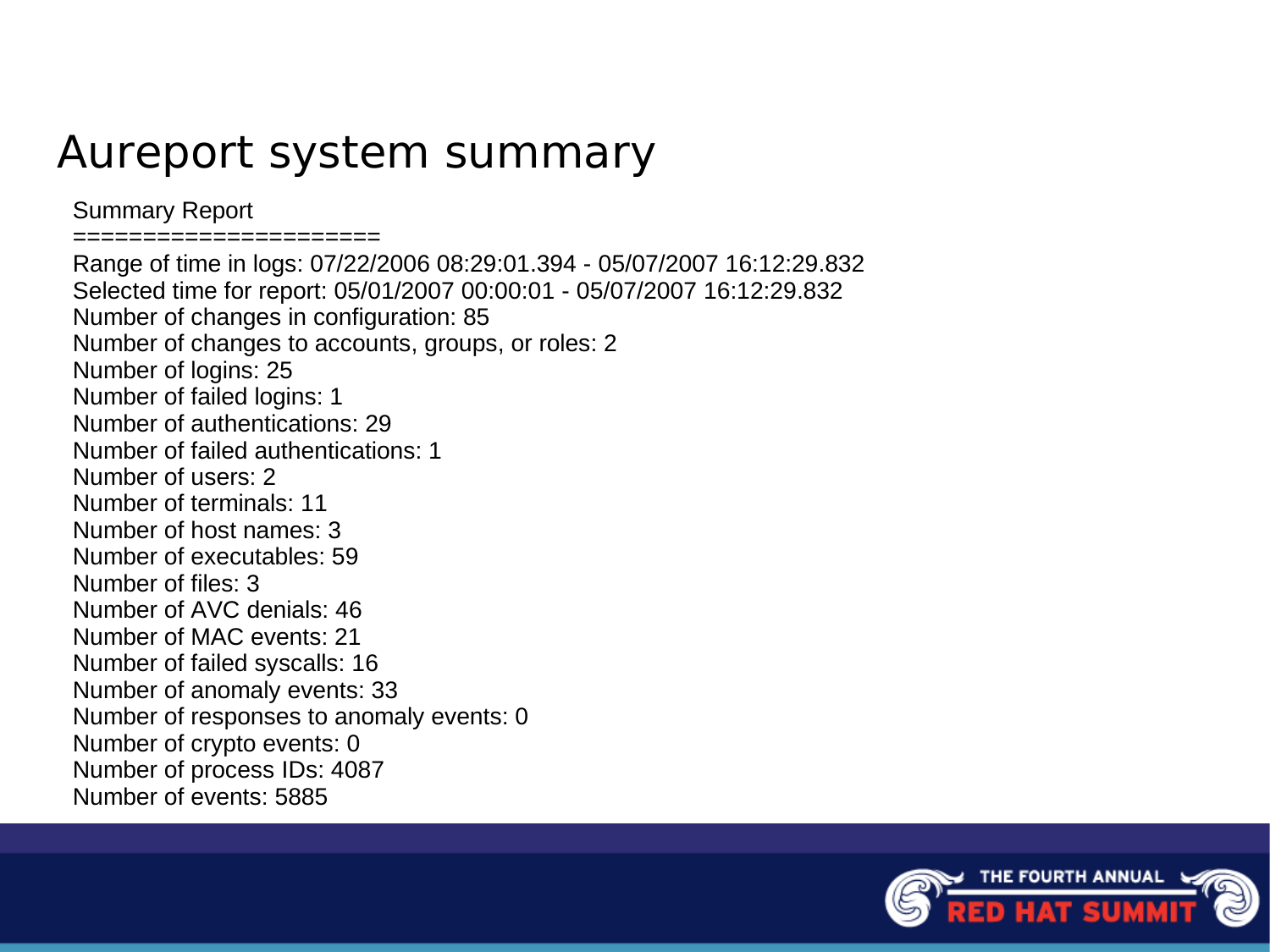### Access Control

Do not allow root logins

- This messes up the audit system since root is a shared account
- Sshd and gdm have settings to disallow root login

pam\_tally2

This is used to lockout an account for consecutive failed login attempts

pam\_access

- Used to forbid logins from certain locations, consoles, and accounts
- /etc/security/access.conf controls its config

pam\_time

- Used to forbid logins during non-business hours
- /etc/security/time.conf controls its config

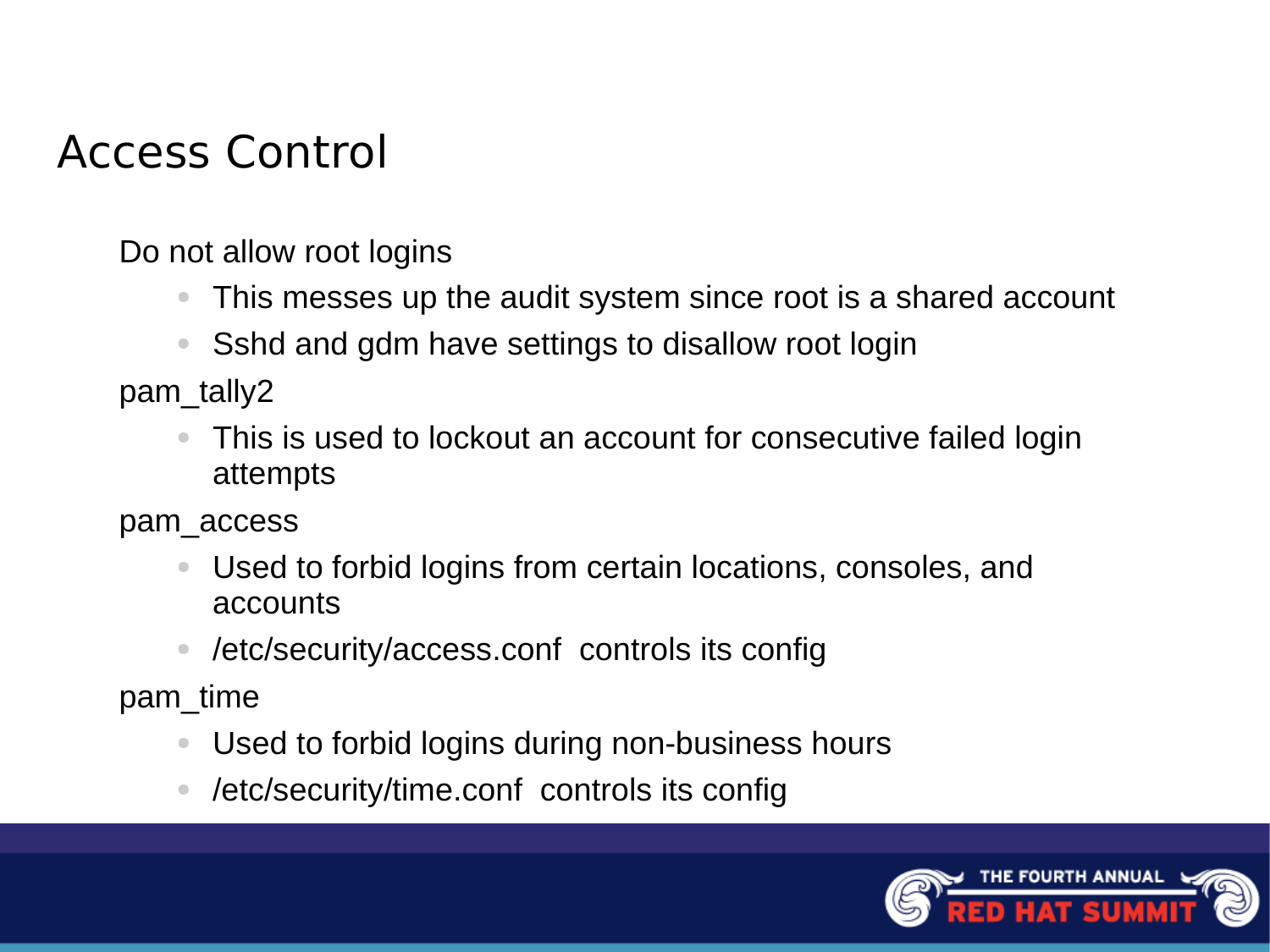## Access Control

pam\_limits

- Used to limit maximum concurrent sessions and other user restrictions
- /etc/security/limits.conf controls its config

pam\_loginuid

- Used for all entry point daemons to set the task's loginuid and session identifier
- Loginuid and session ID are inherited by all processes at fork
- Stored inside the task struct in the kernel
- Using require-auditd module option will forbid login if auditd is not running

Limit access to su command

- Edit /etc/pam.d/su
- Uncomment the line saying require wheel to allow uid change
- auth required pam wheel.so use uid

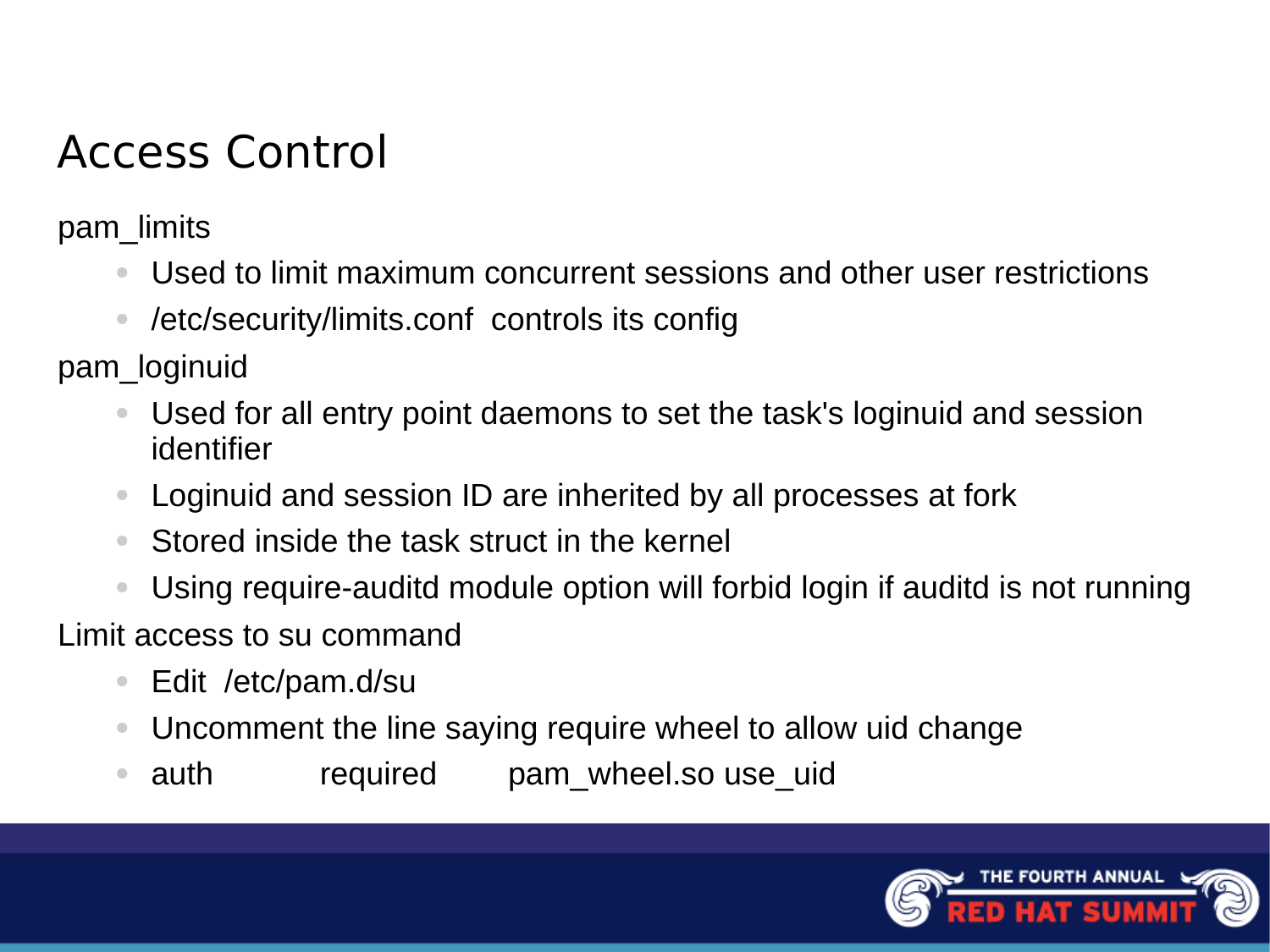### Disable Unused Devices

USB Mass Storage

- This can be used to transfer files in and out of the system
- Best to disable when possible by editing a file /etc/modprobe.d/no-usb
- Add this line inside: install usb-storage /bin/true

**Wireless** 

- Disable in BIOS
- rm -rf /lib/modules/2.6.18\*/kernel/drivers/net/wireless/\*
- Must be run after each upgrade working on something better

**Firewire** 

- Check for /etc/modprobe.d/blacklist-firewire
- If not there, disable when possible by creating a file /etc/modprobe.d/no-firewire
- Add this line inside: install firewire ohci /bin/true

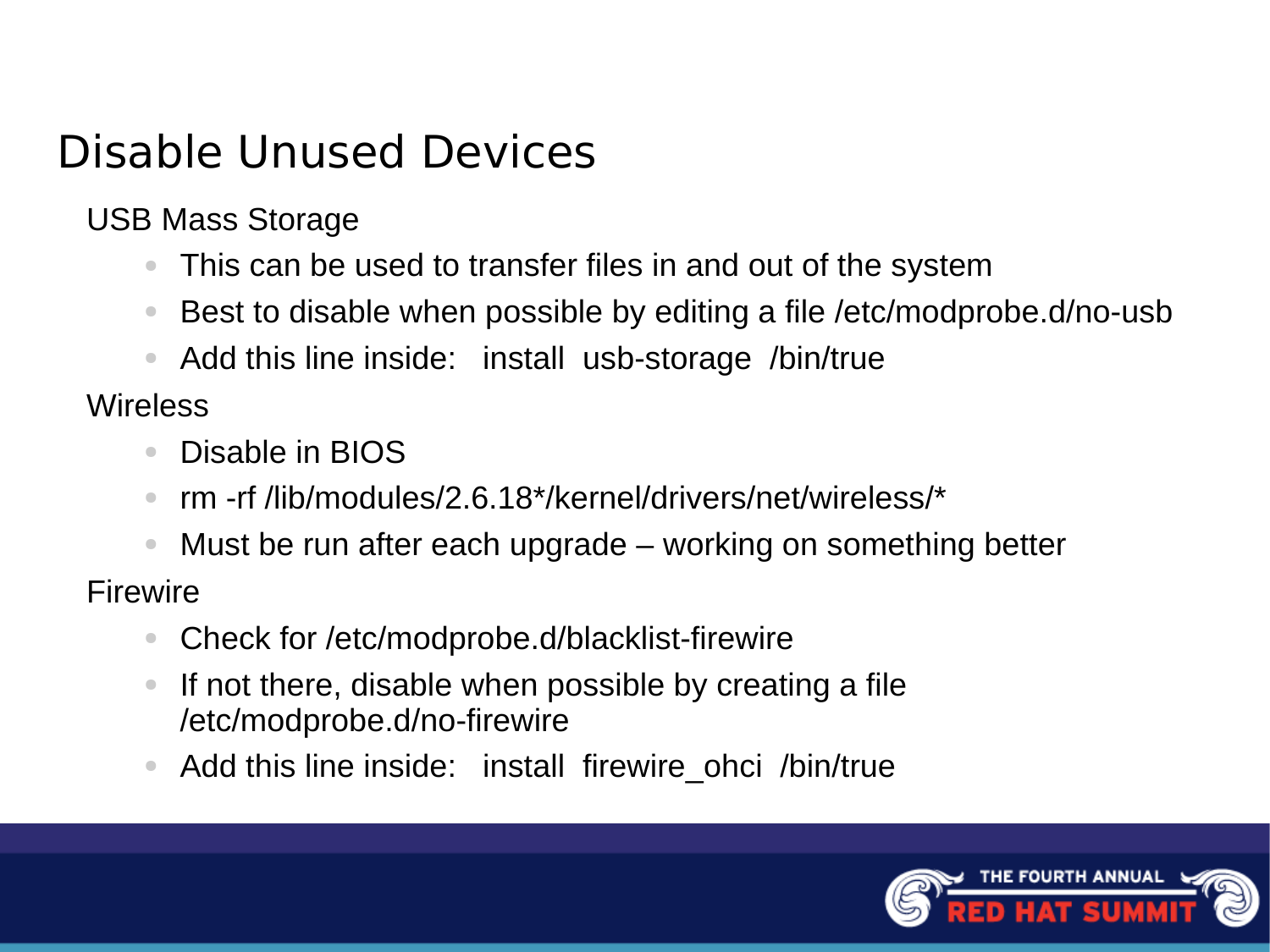## Secure Physical Machine

Disable boot to anything except hard drive

Do not allow booting from CD/DVD or USB devices

Disable any hardware unused

- Protects against device driver flaws should any ever be found
- Lock BIOS
	- After making sure to disallow USB booting, you don't want anyone to undo it

Set grub password

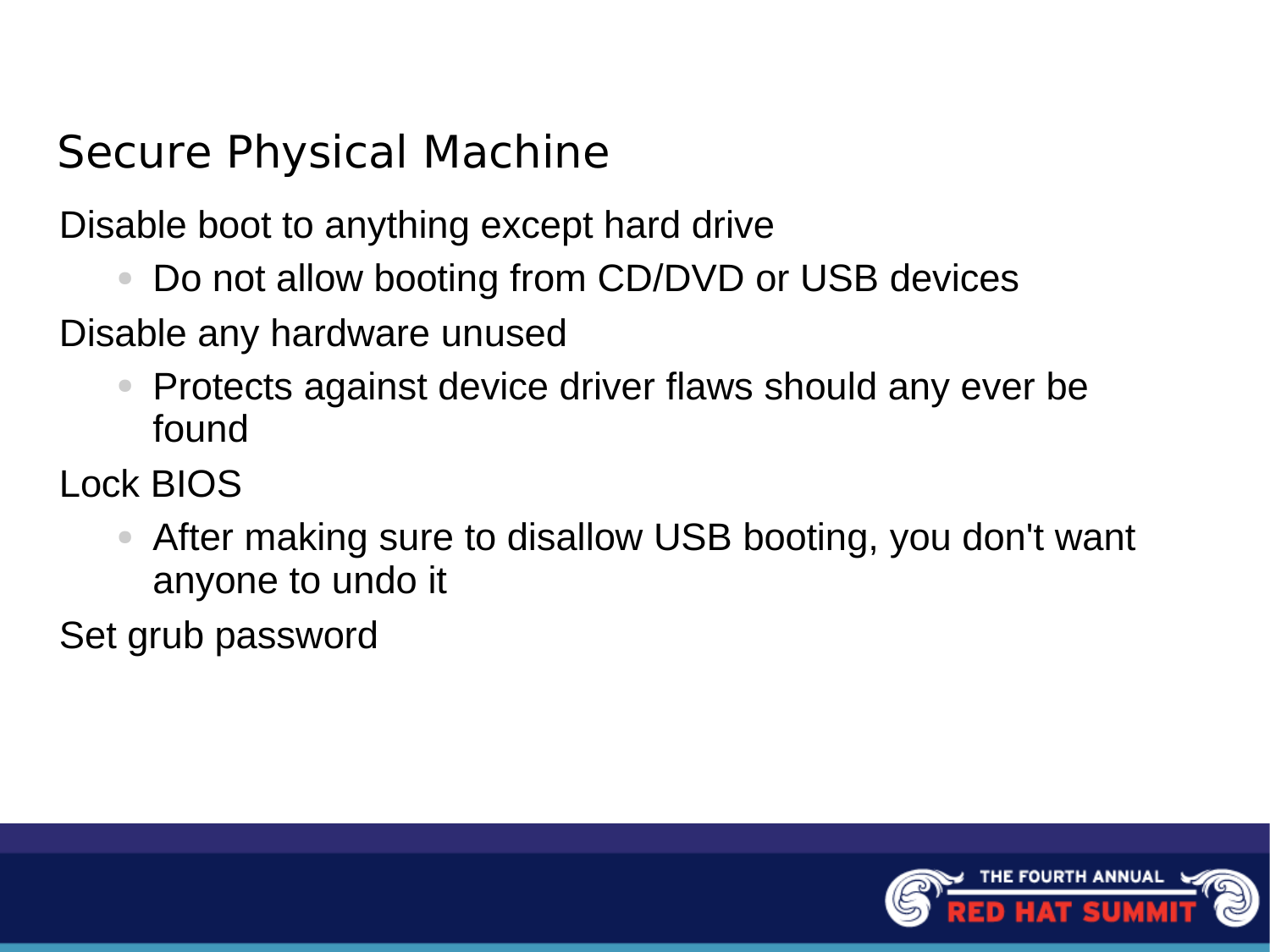# Integrity Checking

Amtu

- Abstract Machine Test utility
- Memory, network, disk, cpu security tests
- Can be run as cron job to repeatedly assure basic security assumptions
- Results sent to audit system

#### Aide

- File Integrity testing utility
- Configured by /etc/aide.conf
- --init snapshots the disksystem to /var/lib/aide/aide.db.new.gz
- Copy snapshot to immutable or safe location
- Rename snapshot to /var/lib/aide/aide.db.gz before doing comparison
- --check will compare current with snapshot for differences
- Summary sent to audit system

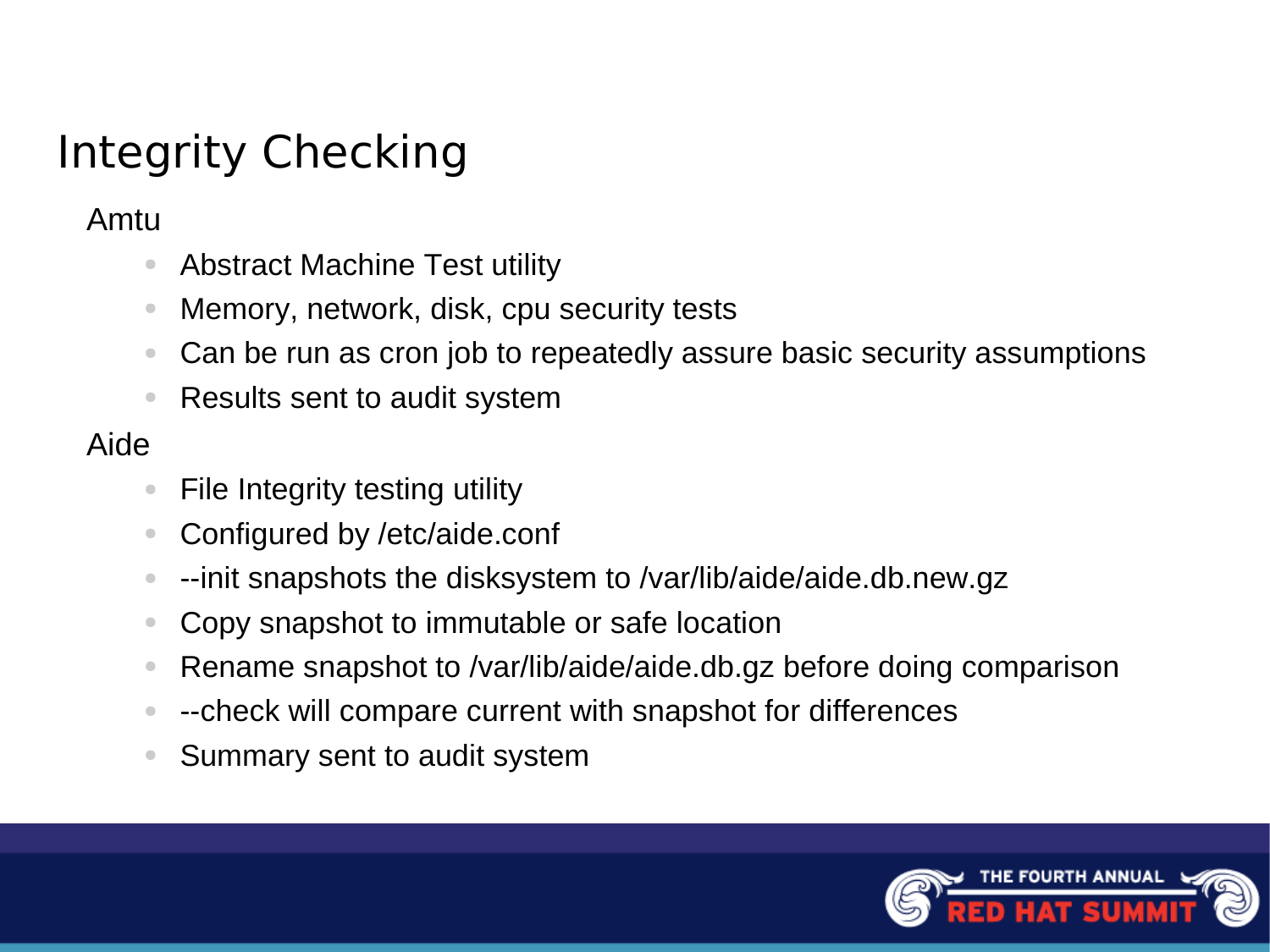## New Security Features since RHEL5 GA

NULL Pointer Dereference Protection

- MAP FIXED flag to mmap syscall can be used to map page 0.
- vm.mmap min addr sysctl defaults to 64k
- SE Linux policy arbitrates access and CAP\_SYS\_RAWIO for DAC

SHA256 Password hashes

- Previously only md5 and des, now sha256 and sha512 have been added
- authconfig --passalgo=sha256 --update

Rsyslog

- Regex file splitting
- Execute commands
- TCP connection
- Database backend

TCG/TPM

Tech preview in 5.2, supported in 5.3